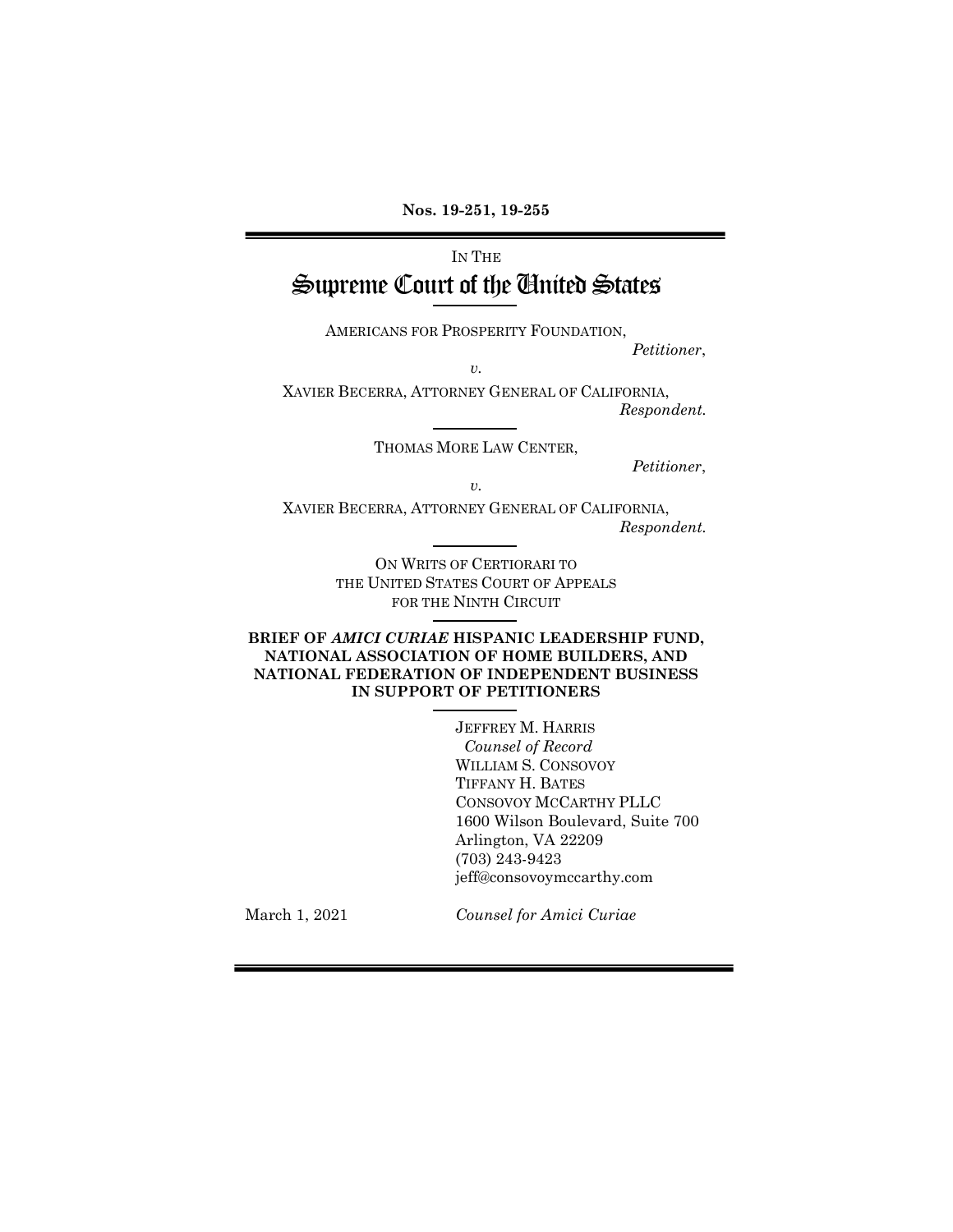# **TABLE OF CONTENTS**

| INTRODUCTION AND SUMMARY OF |           |                                                                                                                                                                                                       |  |  |  |  |
|-----------------------------|-----------|-------------------------------------------------------------------------------------------------------------------------------------------------------------------------------------------------------|--|--|--|--|
|                             |           |                                                                                                                                                                                                       |  |  |  |  |
| Ι.                          |           | The Court should apply heightened<br>scrutiny and enjoin California's attempts<br>to compel the blanket disclosure of highly                                                                          |  |  |  |  |
|                             | A.        | Heightened scrutiny must apply to<br>requirements that nonprofit groups<br>disclose their members or donors5                                                                                          |  |  |  |  |
|                             | <b>B.</b> | California's blanket donor disclosure<br>policy fails any level of constitutional                                                                                                                     |  |  |  |  |
| II.                         |           | Any interest in securing nonprofit<br>member or donor information must be<br>weighed against the substantial<br>likelihood that this highly sensitive<br>information will not be kept confidential 14 |  |  |  |  |
|                             | A.        | Data breaches, accidental disclosures,<br>and leaks of sensitive information<br>regularly at all levels of<br>occur                                                                                   |  |  |  |  |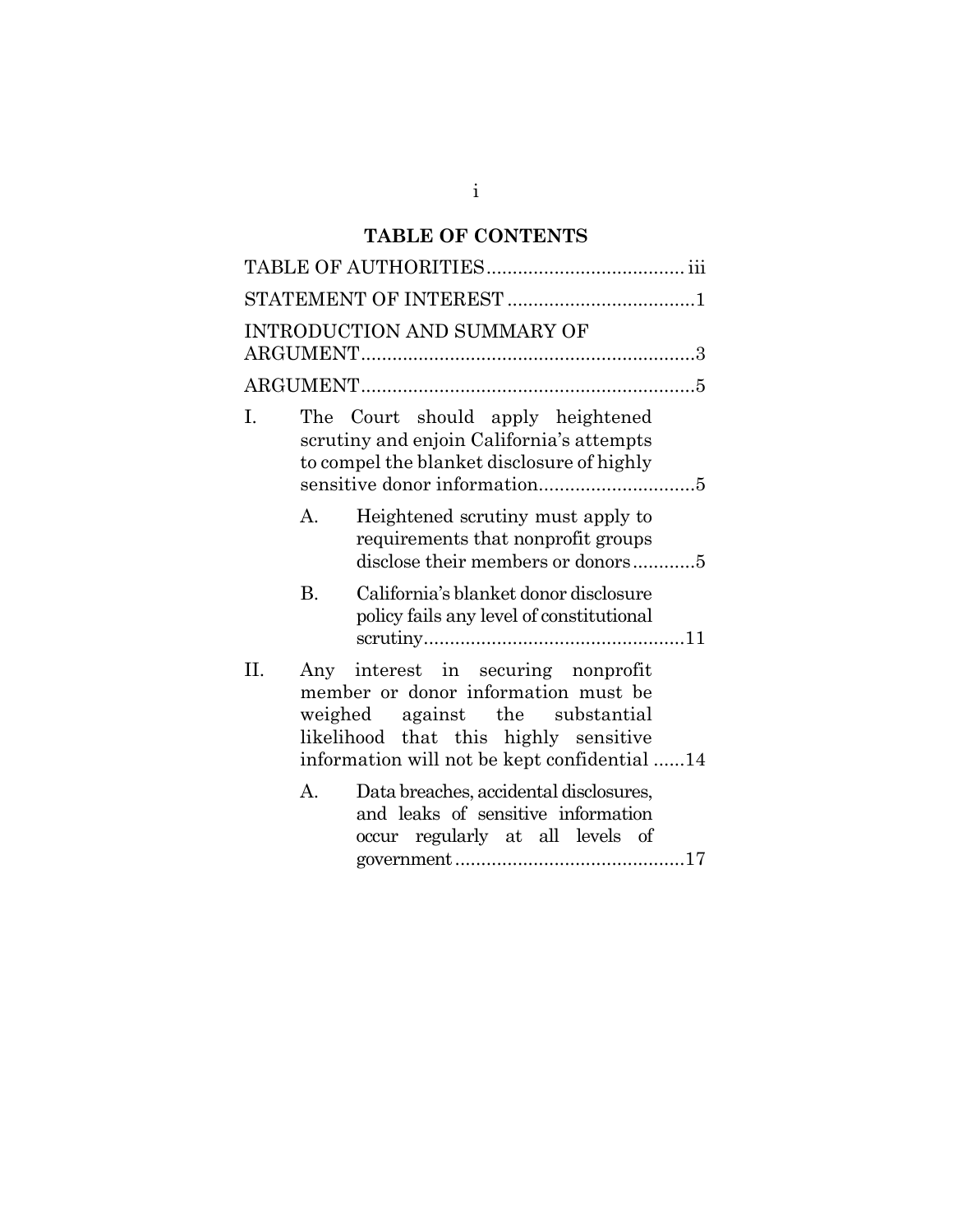| В. | Countless individuals have faced<br>harassment, threats, and loss of<br>business opportunities after being<br>"doxed" for engaging in core |
|----|--------------------------------------------------------------------------------------------------------------------------------------------|
| C. | Nonprofit organizations' donor<br>and membership information is<br>also highly commercially sensitive26                                    |
|    |                                                                                                                                            |

ii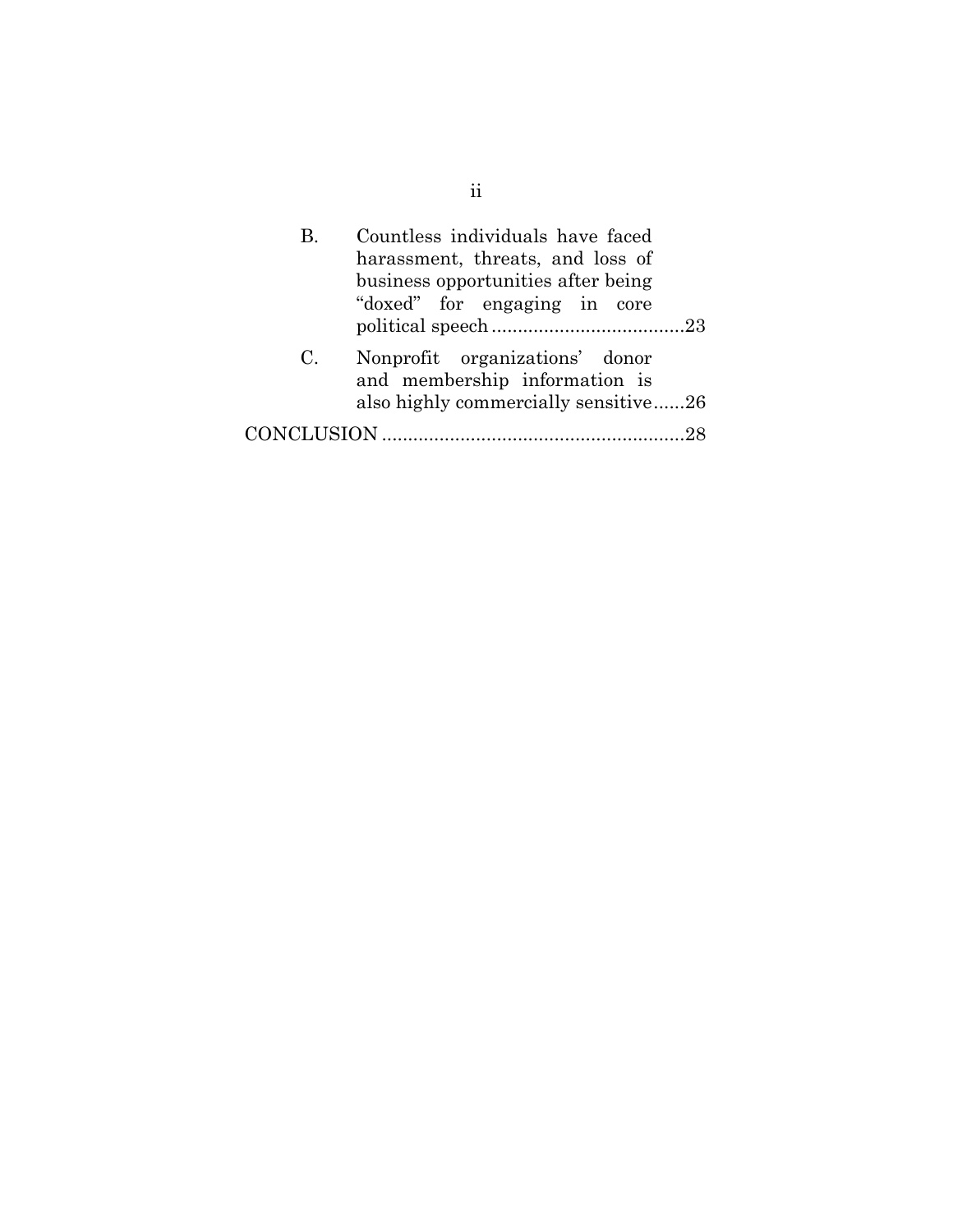## **TABLE OF AUTHORITIES**

# **CASES**

| Bates v. City of Little Rock,                                                              |
|--------------------------------------------------------------------------------------------|
| Davis v. FEC,                                                                              |
| Gibson v. Florida Legislative Investigation<br>Commission, 372 U.S. 539 (1963) 10, 11      |
| Hispanic Leadership Fund v. Walsh,                                                         |
| McIntyre v. Ohio Elections Comm'n,<br>514 U.S. 334 (1995)  11, 12, 13, 14                  |
| NAACP v. Alabama ex rel. Patterson,                                                        |
| Nat'l Org. for Marriage, Inc. v. United States,                                            |
| Shelton v. Tucker,                                                                         |
| Sweezy v. New Hampshire,                                                                   |
| Talley v. California,                                                                      |
| <b>OTHER AUTHORITIES</b>                                                                   |
| 3-Year Jail Term for VA Employee Who Stole<br>Patient Data, HIPPA Journal (Jun. 18, 2018), |

AARP, *Charity Scams*, bit.ly/2Mh4Hro....................12

| u. | u | u |  |
|----|---|---|--|
|    |   |   |  |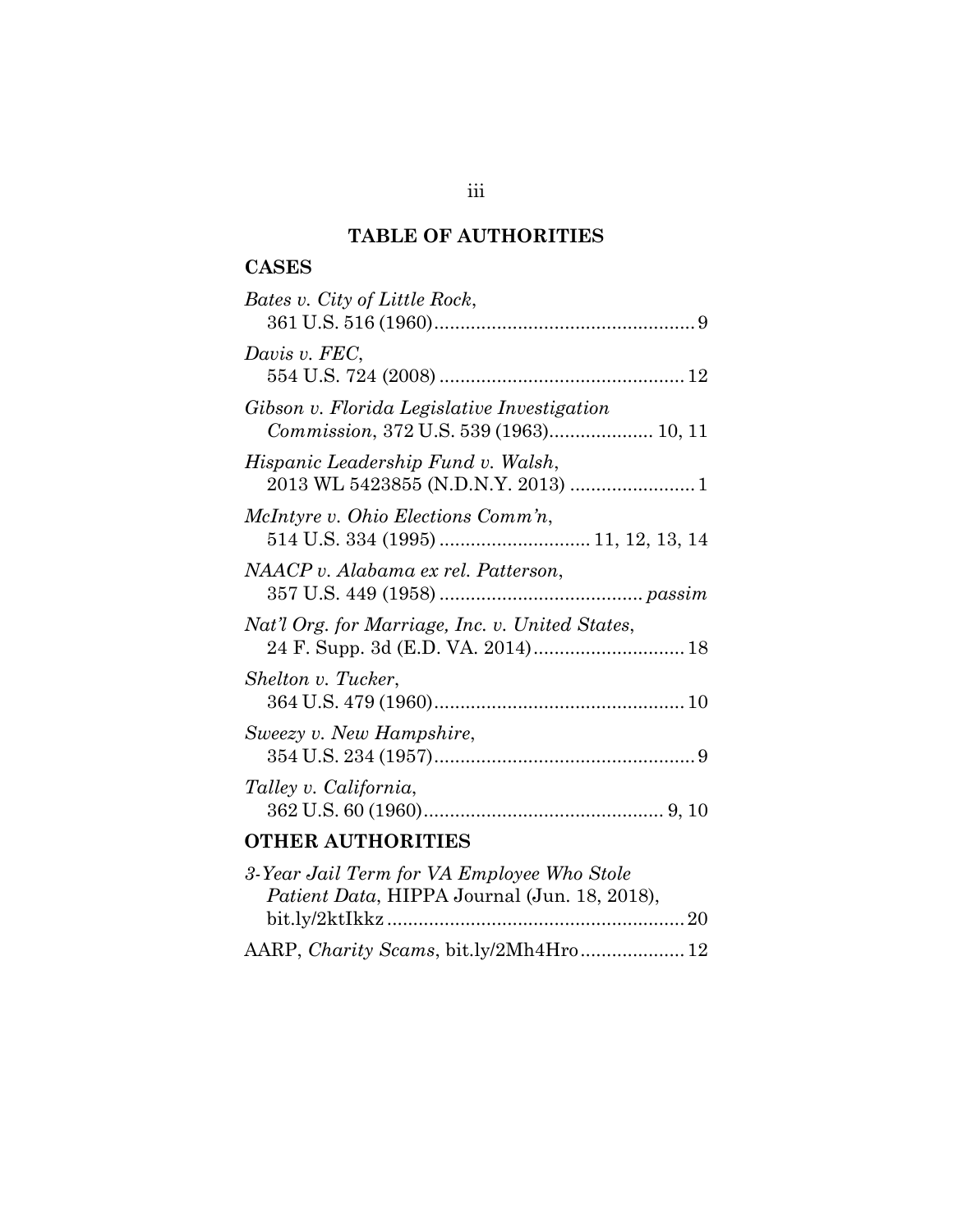| Anita L. Allen, Associational Privacy and the<br>First Amendment: NAACP v. Alabama,<br>Privacy and Data Protection, 1 Ala. C.R. &                                                                                      |
|------------------------------------------------------------------------------------------------------------------------------------------------------------------------------------------------------------------------|
| Announcement from the Missouri Department of<br>Health and Senior Services, Missouri Dep't of<br>Health & Senior Servs. (Oct. 26, 2018),<br>$bit. ly/2m8bXbv$<br>20                                                    |
| Hillary Borrud, Oregon Tax Agency Employee<br>Copied Personal Data of 36,000 People, The<br>Oregonian (Mar. 23, 2018), bit.ly/2kZ7Xdd 19, 20                                                                           |
| California Department of Insurance<br>Vulnerability Potentially Exposed Thousands<br>of SSN and Other Personal Information,<br>DataBreaches.net (Jan. 5, 2019),                                                        |
| Confidential Louisiana Department of Children<br>and Family Services Documents Found<br>Blowing in the Street; Office Manager and<br>Area Director Suspended, DataBreaches.net<br>$(Aug. 22, 2011), bit. ly/2NC2YgP21$ |
| Dale Denwalt, Oklahoma DHS Could Have Sent<br><i>Private Medical Info to Wrong Addresses, The</i><br>Oklahoman (Oct. 2, 2018), bit.ly/2kWrUS322                                                                        |
| FBI, Charity and Disaster Fraud,                                                                                                                                                                                       |
| Josh Gerstein, Ex-Hassan Aide Sentenced to<br>4 Years for Doxing Senators, Politico<br>(June 19, 2019), politi.co/3uilqvN 24                                                                                           |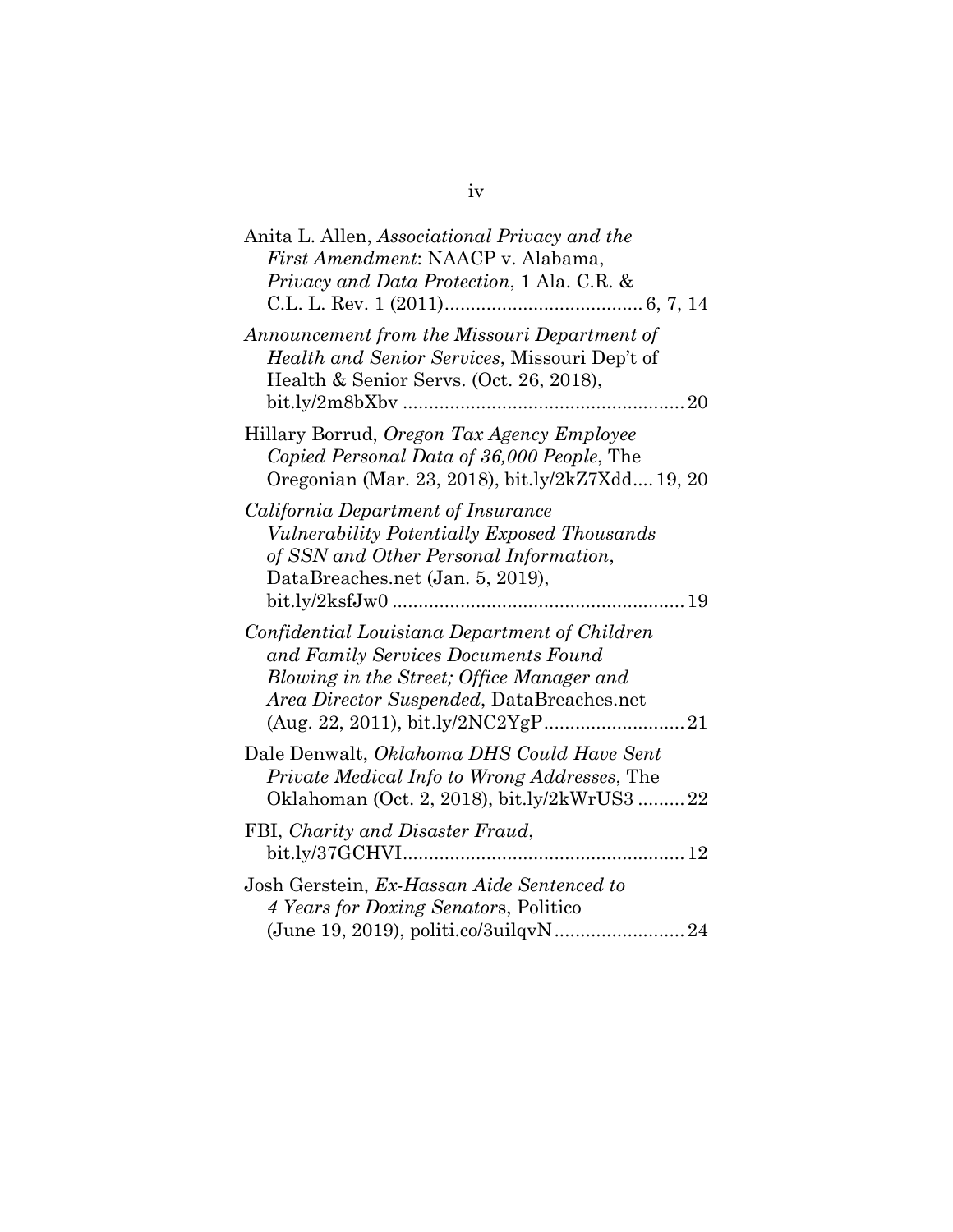| GoBankingRates, California Doesn't Know<br>What it Did with 800,000 Child Support<br>Records, Business Insider (Apr. 3, 2012),                  |
|-------------------------------------------------------------------------------------------------------------------------------------------------|
| Kirsten Grind & Keach Hagey, Why Did Facebook<br>Fire a Top Executive? Hint: It Had Something<br>to Do with Trump, Wall St. J. (Nov. 11, 2018), |
| Rachel Kurzius, Why Do These Activists<br>Publish People's Addresses but Fear the<br>Same Treatment?, Wash. Post (Jan. 9, 2019),                |
| Ely R. Levy, Nonprofit Fundraising and<br>Consumer Protection: A Donor's Right to<br>Privacy, 15 Stan. L. & Pol'y Rev. 519                      |
| Rheana Murray, Moms Boycott Popular Baby<br>Sleep Expert for Donating to Trump, Today<br>(Jan. 21, 2021), on.today.com/2OM88am 25               |
| NAACP, History: Nation's Premier Civil Rights                                                                                                   |
| Mark Niesse & Arielle Kass, Check-in Computers<br>Stolen in Atlanta Hold Statewide Voter Data,<br>Atlanta News Now (Sep. 17, 2019),             |
| Peter Reilly, National Organization for Marriage<br>Denied Attorney Fees in IRS Lawsuit, Forbes                                                 |

v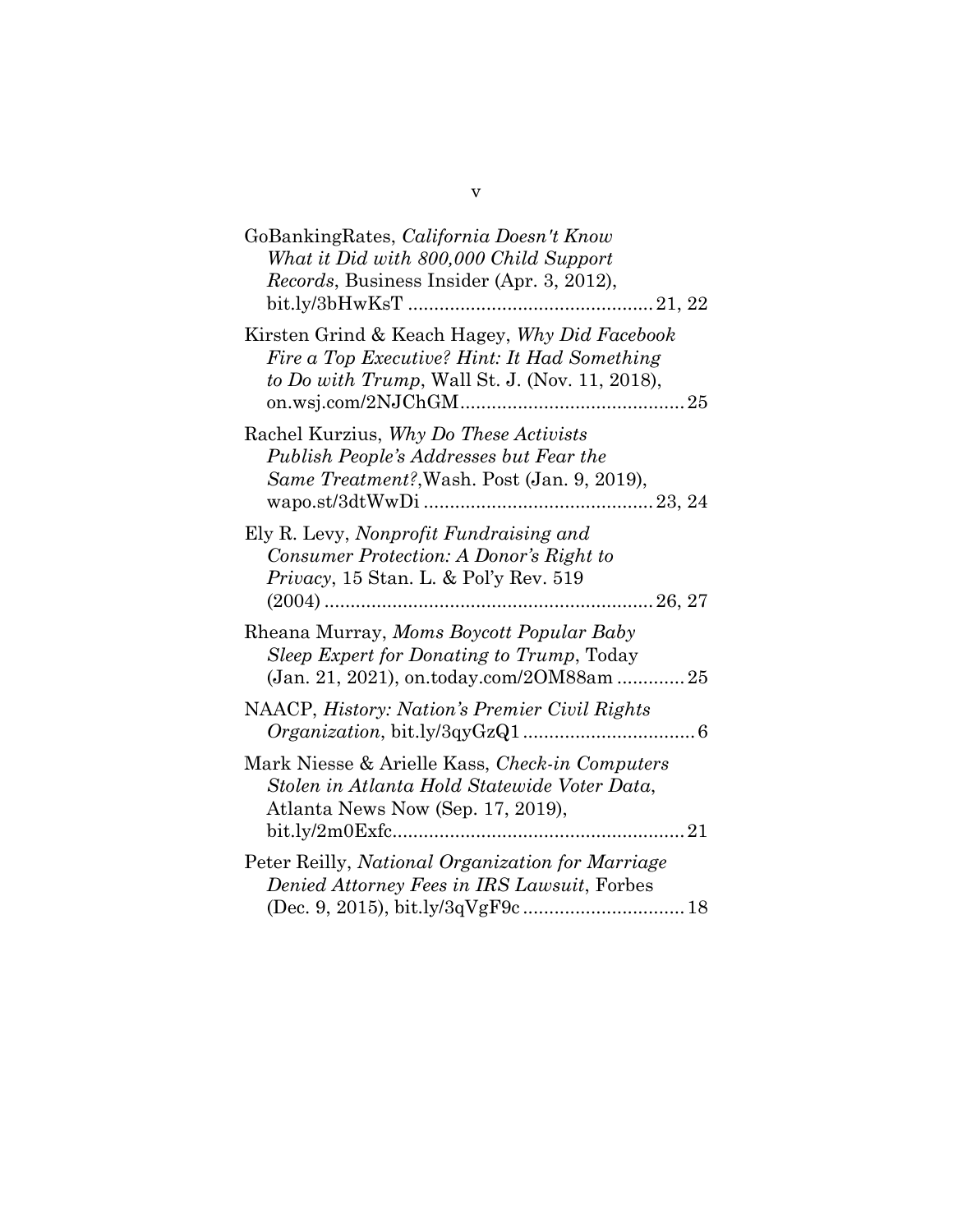| Jon Street, <i>Incoming Texas Freshmen</i>                                                                                         |  |
|------------------------------------------------------------------------------------------------------------------------------------|--|
| Threatened with Doxing if They Join                                                                                                |  |
| Conservative Campus Groups,                                                                                                        |  |
| Campus Reform (June 21, 2019),                                                                                                     |  |
|                                                                                                                                    |  |
| Adrejia L.A. Boutté Swafford, Cyber Risk<br><i>Insurance: Law Firms Need It, Too,</i>                                              |  |
| Richard Alonso Zaldivar, <i>Hackers Breach</i><br>Health Care.gov System, Get Data on<br>75,000, Associated Press (Oct. 19, 2018), |  |
|                                                                                                                                    |  |

vi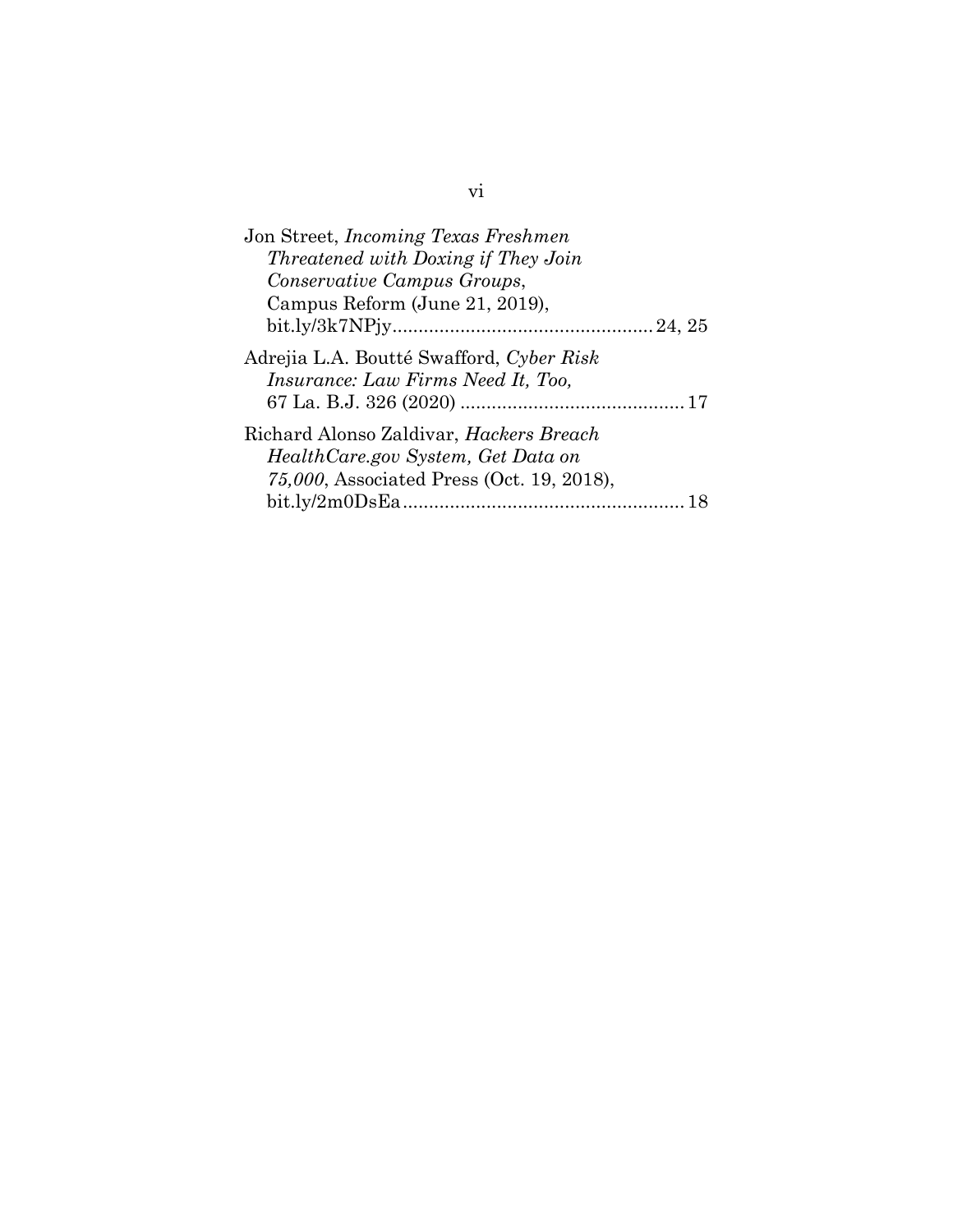#### **STATEMENT OF INTEREST[1](#page-7-0)**

**Hispanic Leadership Fund (HLF).** HLF is a not-for-profit 501(c)(4) social-welfare organization. HLF is dedicated to strengthening working families by promoting common-sense public policy solutions promoting liberty, opportunity, and prosperity, with a particular interest in issues affecting the Hispanic community. HLF has previously participated in federal cases in challenges to state laws that unconstitutionally restrict nonprofit organizations' speech and expression. *See, e.g., Hispanic Leadership Fund v. Walsh*, 2013 WL 5423855 (N.D.N.Y. 2013).

**National Association of Homebuilders (NAHB).** NAHB is a Washington, D.C.-based trade association whose mission is to enhance the climate for housing and the building industry. Founded in 1942, NAHB is a federation of more than 700 state and local associations. About one-third of NAHB's approximately 140,000 members are home builders or remodelers; its builder members construct about 80% of all new homes built in the United States. Chief among NAHB's goals are providing and expanding opportunities for all people to have safe, decent, and affordable housing. The remaining members are associates working in closely related fields within the housing industry, such as mortgage finance and

<span id="page-7-0"></span><sup>1</sup> Pursuant to this Court's Rule 37.6, counsel for *amici curiae* certifies that this brief was not authored in whole or in part by counsel for any party and that no person or entity other than *amici curiae* or their counsel have made a monetary contribution to the preparation or submission of this brief. The parties have consented to the filing of this brief.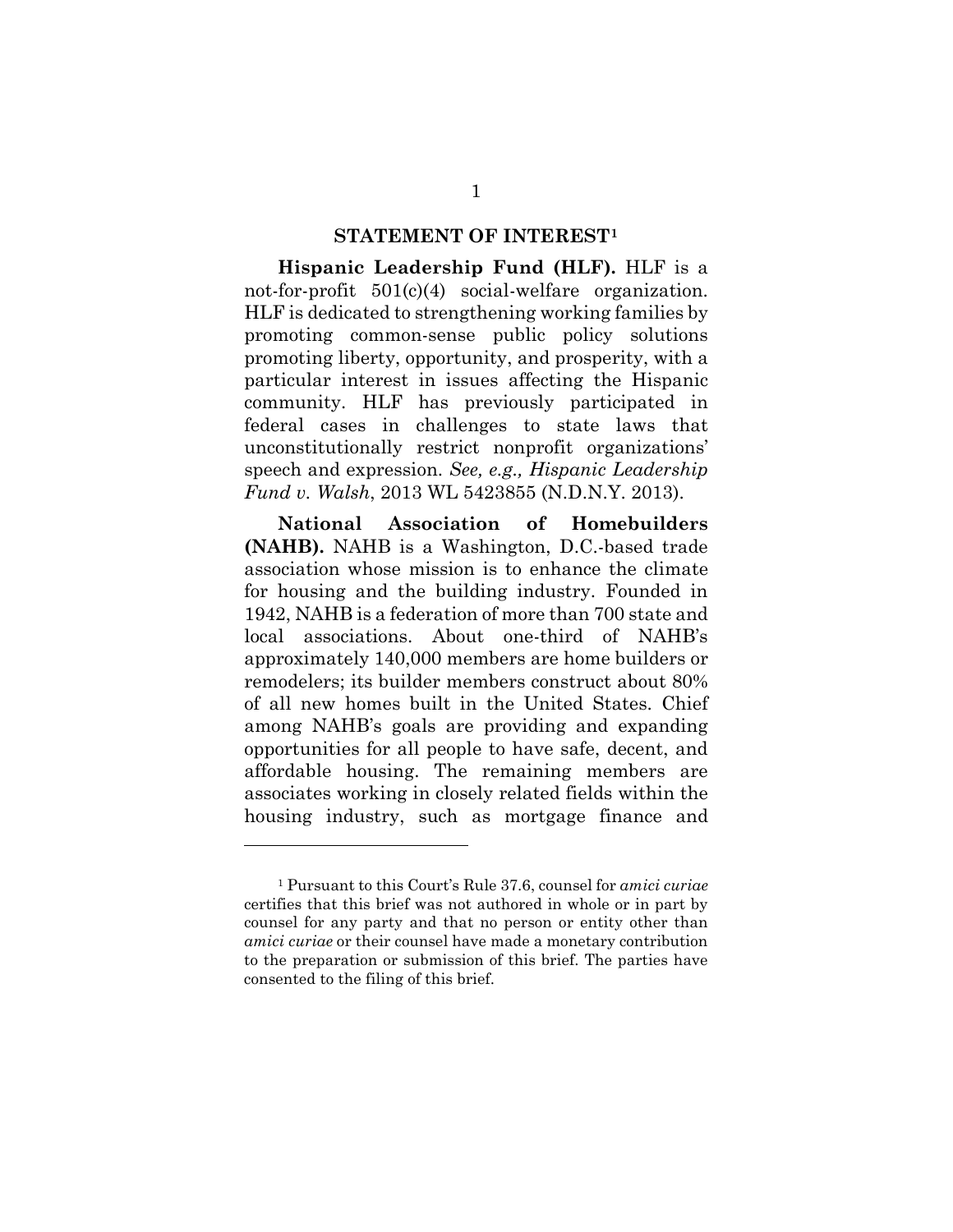building products and services. NAHB frequently participates as a party litigant and *amicus curiae* to safeguard the constitutional and statutory rights and economic interests of its members and those similarly situated.

**National Federation of Independent Business (NFIB).** NFIB is the nation's leading small business association, representing members in Washington, D.C. and all 50 state capitals. Founded in 1943 as a nonprofit, nonpartisan organization, NFIB's mission is to promote and protect the rights of its members to own, operate, and grow their businesses. To protect its members' interests, NFIB frequently files *amicus curiae* briefs in cases that threaten to harm small businesses.

*Amici* have a significant interest in this case because, as nonprofit organizations dedicated to public policy principles, they have serious concerns about the California Attorney General's *de facto*  requirement that nonprofit groups make blanket disclosures of politically and commercially sensitive donor information. This sweeping disclosure demand is especially troubling because, over and over, states have been unable or unwilling to keep nonprofit donor information confidential, thereby exposing the donors and members to harassment and economic reprisals, which ultimately discourages them from associating with and supporting nonprofits. The importance of this case to the nonprofit community simply cannot be overstated. The Court should reverse the Ninth Circuit and make clear that the First Amendment continues to protect the right to confidentiality for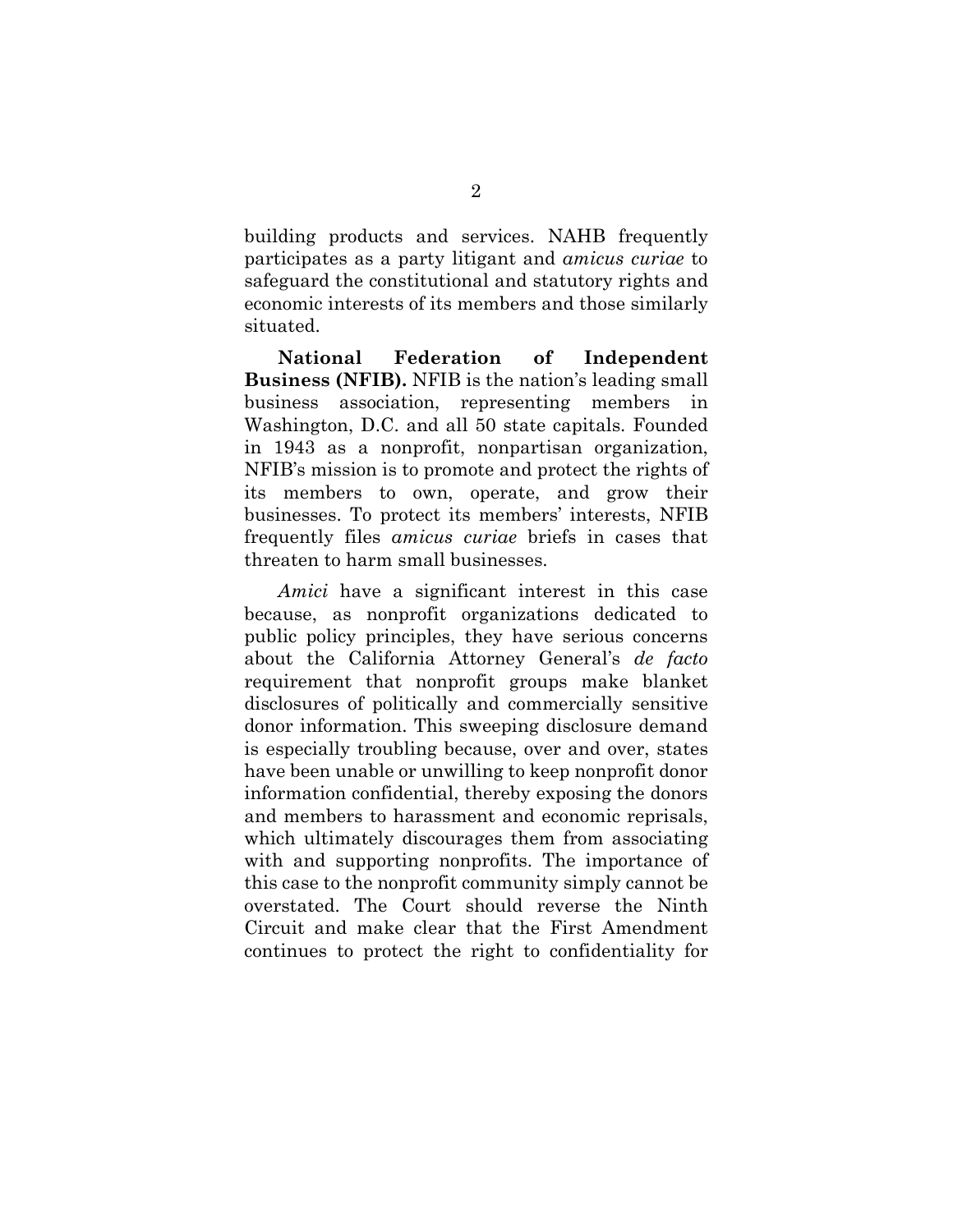members and donors to nonprofit social-welfare organizations.

#### **INTRODUCTION AND SUMMARY OF ARGUMENT**

Petitioners Americans for Prosperity Foundation (AFP) and Thomas More Law Center (Thomas More) have thoroughly explained why compelled blanket disclosure of a nonprofit organization's donors violates the First Amendment. *Amici* write to emphasize and amplify two of the reasons why this Court should reverse the decision below.

First, the Ninth Circuit flatly contradicted *NAACP v. Alabama ex rel. Patterson*, 357 U.S. 449 (1958) and its progeny in applying lesser scrutiny to California's sweeping disclosure requirement. There are important reasons why heightened scrutiny applies to compelled disclosure of nonprofit donors and membership. By revealing supporters of nonprofits and thereby exposing them to harassment and economic retribution by those individuals and groups who are opposed to their missions—blanket disclosure rules like California's threaten to stifle core speech and association protected by the First Amendment. This Court has consistently held that there is no basis for imposing such costs on social welfare organizations unless the government is able to overcome heightened scrutiny.

Under any level of scrutiny, however, there is a fundamental mismatch between California's blanket disclosure rules and any government interest in preventing fraud by nonprofit groups. As the FBI and many other groups have recognized, the classic type of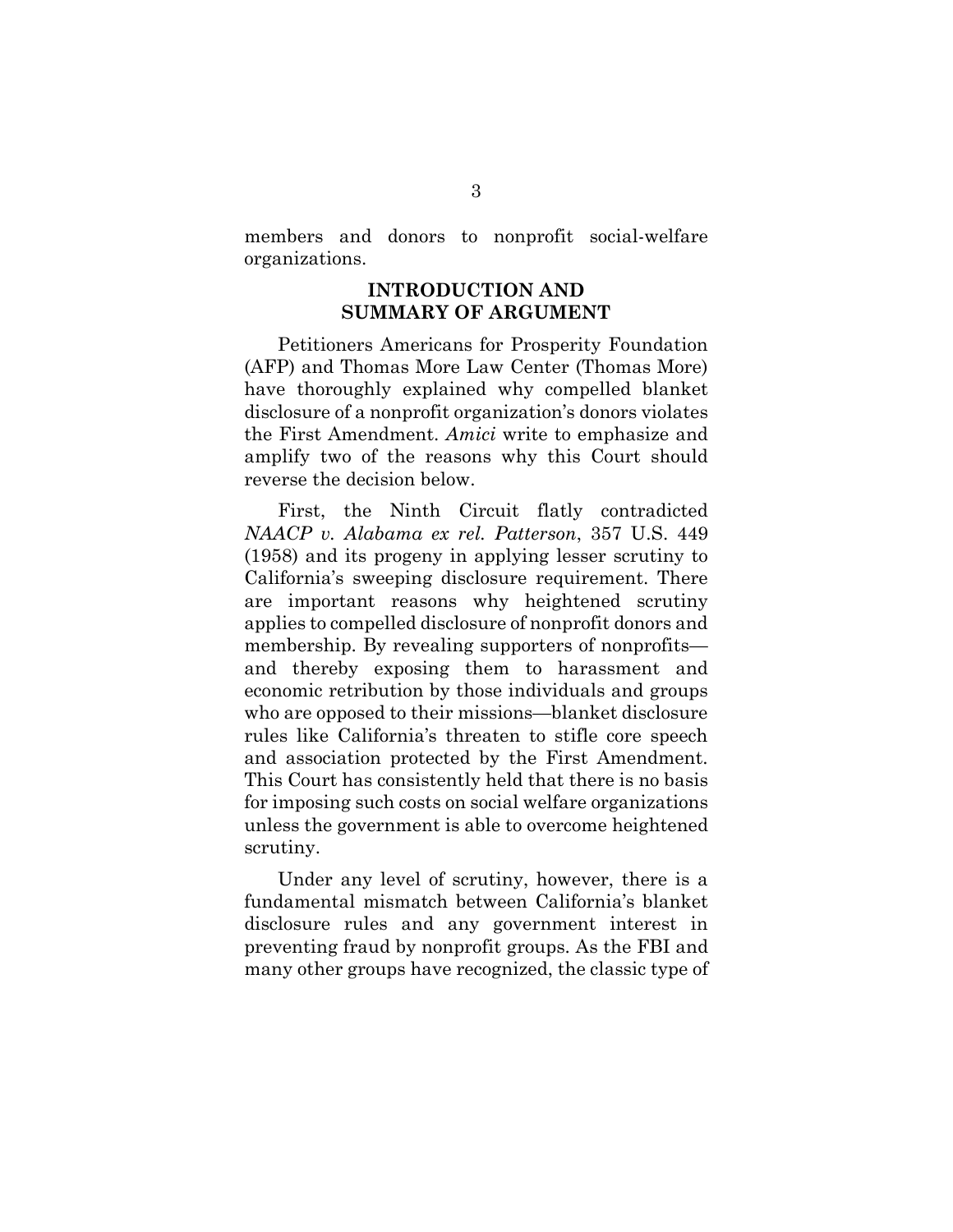fraud by a nonprofit or charity is when a group raises funds from the public under false pretenses about how the money will be spent, and then diverts the funds to other purposes—or into the pockets of those who run the charity. But compelling upfront disclosure of a list of large donors would do exactly nothing to help law enforcement identify charities engaged in such fraud. It is thus unsurprising that, as the district court found, California has virtually never used this donor information in conducting investigations of charities.

Second, if allowed to stand, the Ninth Circuit's decision upholding California's policy would provide a model by which other states will inevitably force similar disclosures of donor and member information of nonprofit associations. This is especially troubling because many documented cases, discussed below, show that this private information is not going to remain confidential. The temptation for state officials to leak this information is especially great when the nonprofit and the state or local officials are on opposite sides of ideological or public policy issues. Data breaches and accidental disclosures, as well as intentional abuse—like doxing—pose great threats to associations and their members and donors for simply engaging in protected political speech.

But member and donor lists are not only sensitive for speech and advocacy purposes—they are also highly sensitive for business and competitive purposes. Associations work tirelessly to cultivate and develop relationships with members and donors, and disclosure of those lists allows other competing organizations to target and solicit members and donors. California's misguided policy thus not only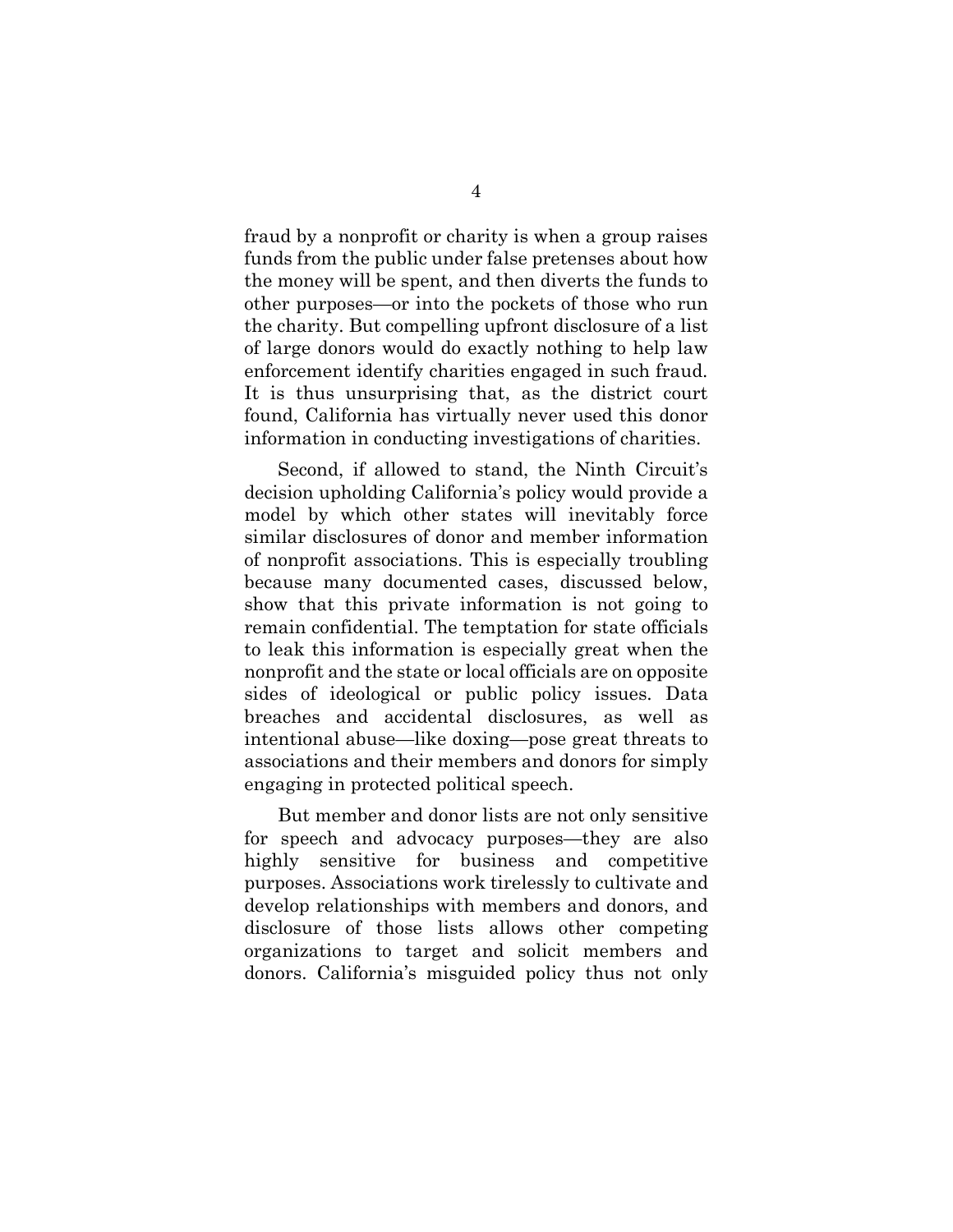threatens to chill nonprofits' speech and advocacy but also unveil commercially sensitive information that is kept confidential for important business reasons. The Ninth Circuit's decision flouts basic principles of the First Amendment, threatens to chill core speech and association, and causes significant harm to nonprofits' missions. The decision below should be reversed.

#### **ARGUMENT**

**I. The Court should apply heightened scrutiny and enjoin California's attempts to compel the blanket disclosure of highly sensitive donor information.** 

#### **A. Heightened scrutiny must apply to requirements that nonprofit groups disclose their members or donors.**

Compelled disclosure of nonprofits' donor or membership information must be subject to a heightened standard of review. History has shown time and again that such disclosures may subject donors or members to harassment, intimidation, or economic retribution—especially when the organization engages in advocacy that is seen as controversial or is contrary to the policy preferences of state officials. That is why this Court, since *NAACP v. Alabama*, has held that disclosure regimes like the one at issue in this litigation must meet heightened scrutiny. The First Amendment concerns that led to that landmark ruling continue to hold true today and "the full protection of *NAACP v. Alabama* [is] warranted in this case." Thomas More App. 125a (Ikuta, J., dissenting from denial of rehearing en banc).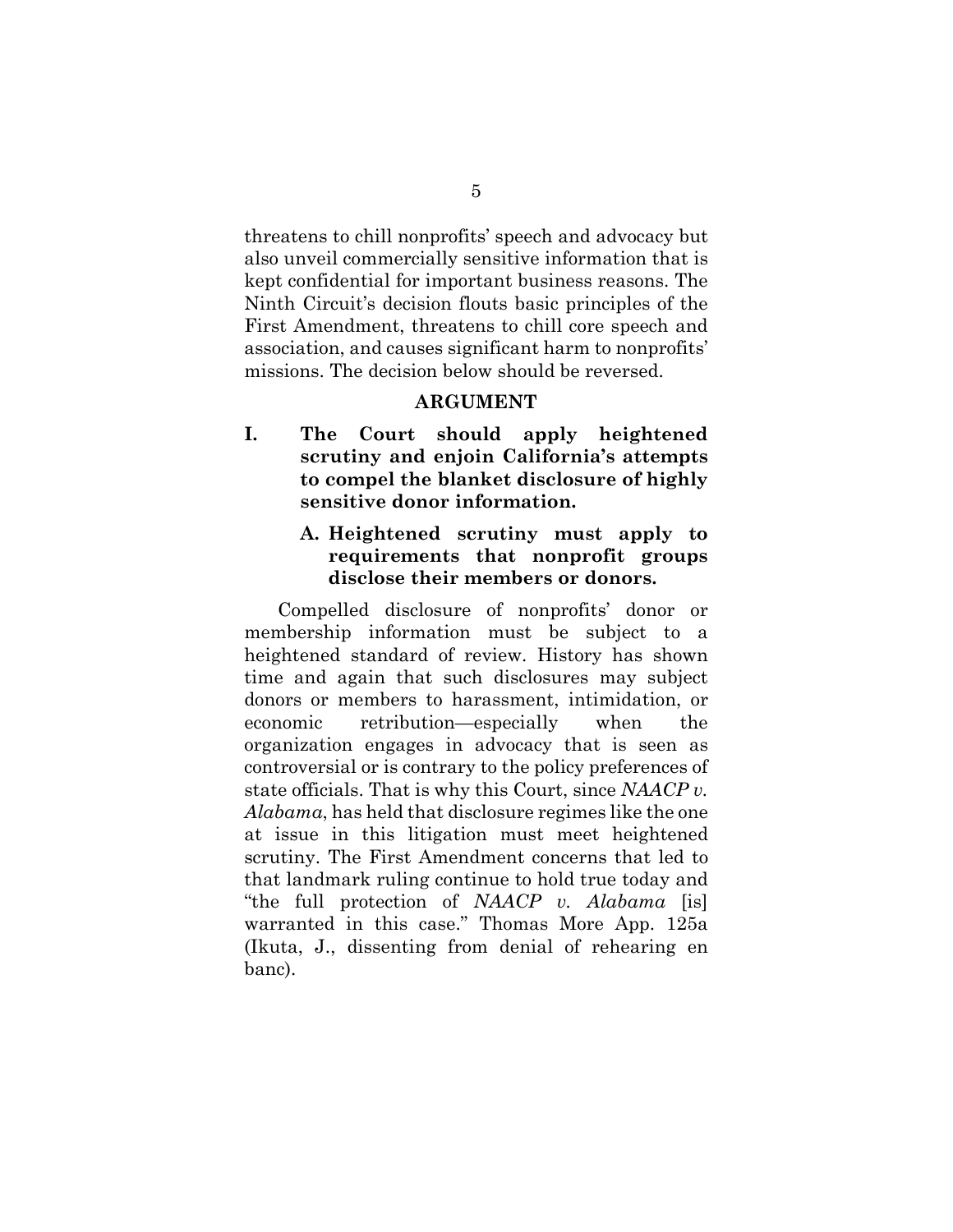The NAACP was established in the early 20th century as a private-membership nonprofit, with its original mission to advance racial justice for African Americans through activities coordinated from a central office with affiliates across the country. Anita L. Allen, *Associational Privacy and the First Amendment*: NAACP v. Alabama, *Privacy and Data Protection*, 1 Ala. C.R. & C.L. L. Rev. 1, 3-4 (2011). Today, the NAACP is thriving, with more than 2,000 branches and 500,000 members across the nation. *See*  NAACP, *History: Nation's Premier Civil Rights Organization*, bit.ly/3qyGzQ1.

The NAACP's early history, however, was fraught with physical attacks, threats, and intimidation by critics of the nonprofit's outspoken condemnation of racist laws and policies. *See* Allen, *supra* at 4 n.28. This was especially true in the 1950s, as at that time, "the public associated the NAACP with bold, even radical, efforts to force an end to legal segregation" both before and after this Court's decision in *Brown v. Board of Education*. *See id.* at 5. Because there was public resistance to integration, there was resistance to the NAACP. *See id.*

Public resistance to integration and the NAACP itself made Alabama desperate to drive the organization from the state. *See id.* The NAACP's mission to eliminate racial discrimination was a threat to the state's desire to maintain racial segregation. Accordingly, Alabama devised a strategy to expel it by relying on the state's foreign corporation qualification law, which required out-of-state corporations to register before transacting business in the state. *See id.* In 1956, Alabama accused the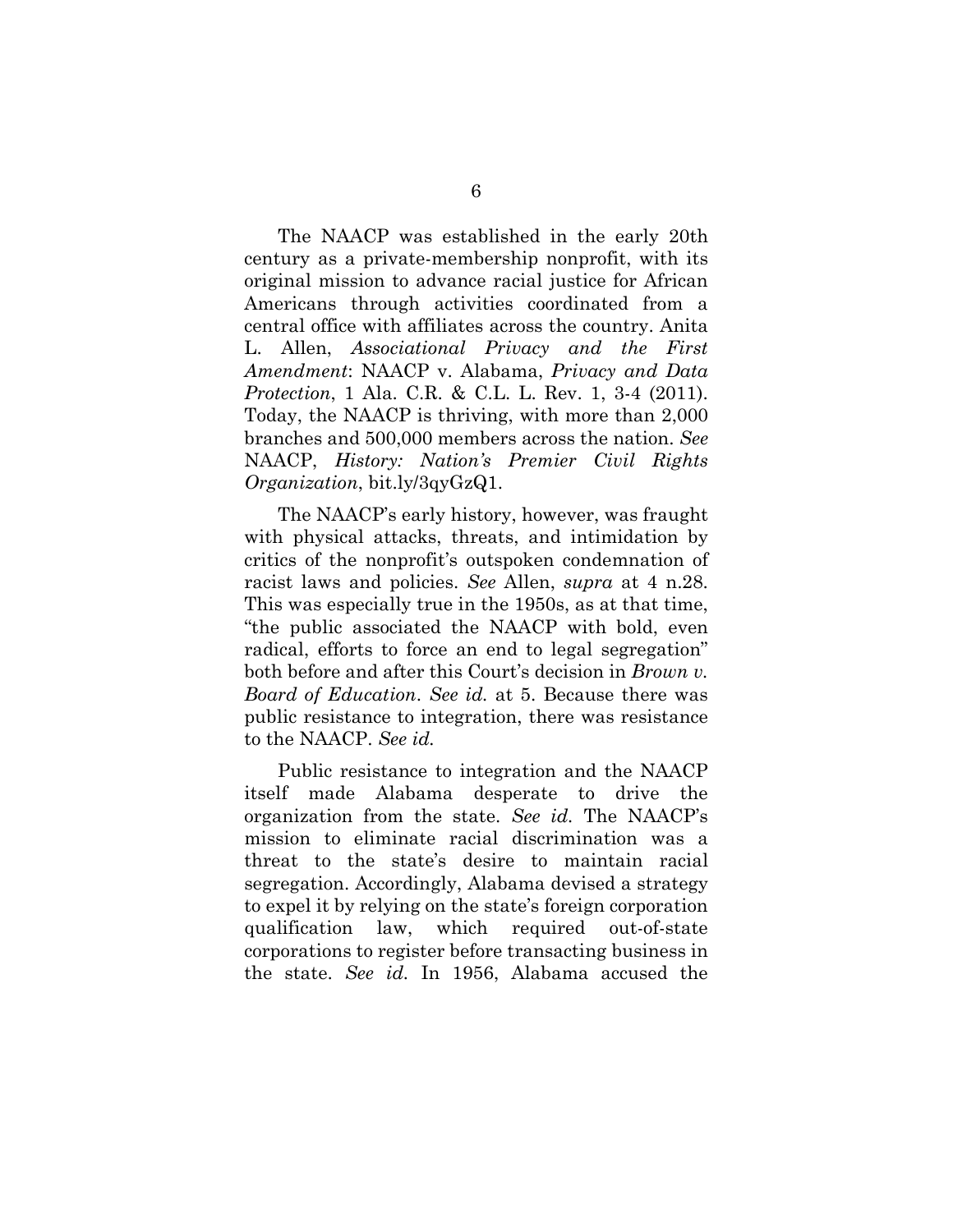NAACP, which had been organized in New York, of failing to register as a foreign corporation. *See NAACP*, 357 U.S. at 451. According to Alabama, the NAACP was operating in the state by, among other things, opening a regional office, organizing chapters, recruiting members, soliciting contributions, and providing both financial support and legal aid to African American students attempting to gain admission to the then all-white University of Alabama. *See id.*; *see also* Allen, *supra* at 5-6.

Although many of Alabama's allegations proved to be untrue, the NAACP *had* failed to comply with the state's foreign corporation qualification law. *See id.* Based on this violation, the Alabama Attorney General secured a court order enjoining the NAACP from operating within the state. *See id.* And, despite the NAACP's extraordinary efforts to come into compliance, including tendering all information needed to register, Alabama refused to back down. Instead, it filed a motion seeking the names and addresses of the NAACP's members and agents. *See id.* The state court granted the motion, forcing the NAACP to either disclose its members or face contempt and a hefty fine.

This Court unanimously overturned that order. Specifically, it held that the NAACP had a right to keep the identity of its members confidential, regardless of whether a state business law had been broken. As the Court explained, forcing the NAACP to disclose its membership to state officials:

> is likely to affect adversely the ability of [the NAACP] and its members to pursue their collective effort to foster beliefs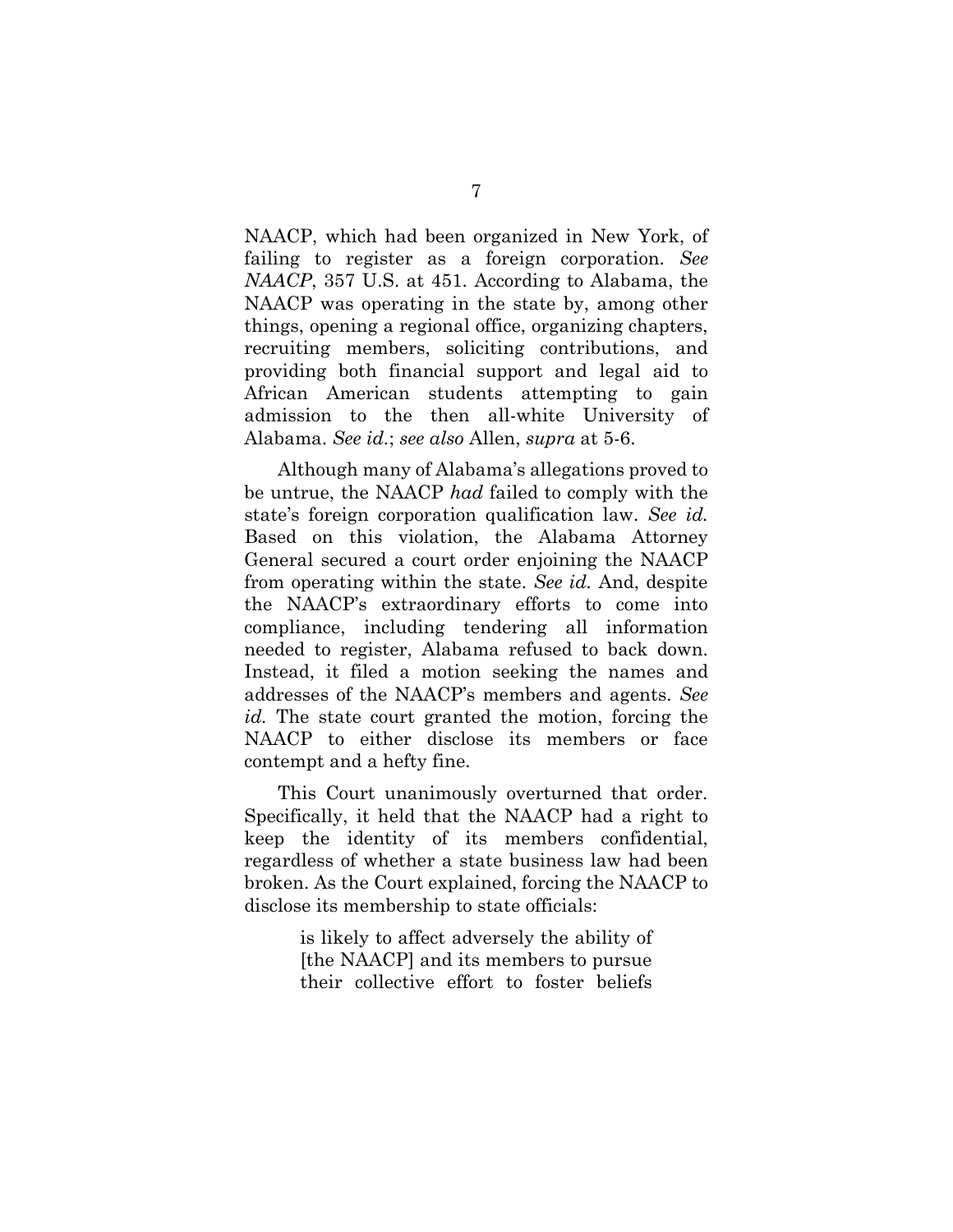which they admittedly have the right to advocate, in that it may induce members to withdraw from the Association and dissuade others from joining it because of fear of exposure of their beliefs shown through their associations and of the consequences of this exposure.

#### *NAACP*, 357 U.S. at 462-63.

This Court's assessment of those risks was unquestionably correct. Given the history of violence facing NAACP members, release of their names and addresses would deter—if not outright prevent individuals from joining or continuing to affiliate with the organization. *See id.* at 461-62. Indeed, "on past occasions revelation of the identity of its rank-and-file members . . . exposed these members to economic reprisal, loss of employment, threat of physical coercion, and other manifestations of public hostility." *Id.* at 462.

At bottom, this Court held that Alabama's efforts to probe into the NAACP's membership implicated concerns at the very core of the First Amendment, as "freedom to engage in association for the advancement of beliefs and ideas is an inseparable aspect of the 'liberty' assured by the Due Process Clause of the Fourteenth Amendment, which embraces freedom of speech." *Id.* at 460. Because demands for an advocacy organization's membership lists are "substantial restraint[s on] freedom of association," *id.* at 462, they are "subject to the closest scrutiny," *id.* at 461. Courts must accordingly enjoin such demands unless the state can show a "controlling justification" for disclosure, *id.* at 466, *i.e.*, a "compelling" interest. *Id.*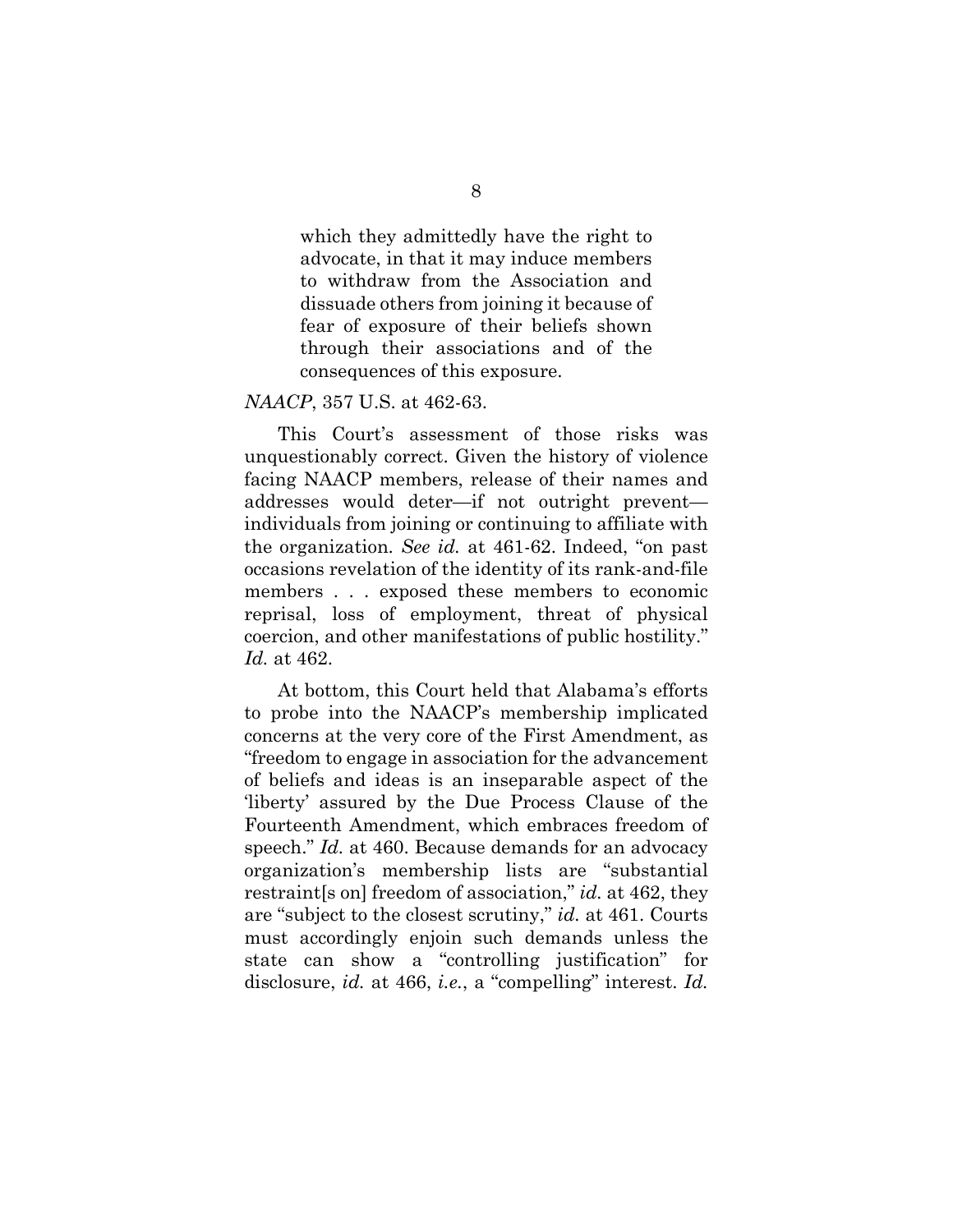at 463 (quoting *Sweezy v. New Hampshire*, 354 U.S. 234, 265 (1957) (Frankfurter, J., concurring)).

This Court has never deviated from that understanding of the First Amendment's protections for advocacy organizations. In *Bates v. City of Little Rock*, ordinances in two Alabama municipalities required all organizations operating within their borders to supply the city clerk with the names of the groups' members and contributors. *See* 361 U.S. 516, 516-19 (1960). Two local branches of the NAACP refused to comply since it "might lead to their harassment, economic reprisals, and even bodily harm." *Id.* at 520. NAACP officials successfully appealed their conviction and fines. As the Court explained, "public identification of persons in the community as members of the organizations had been followed by harassment and threats of bodily harm," and moreover, "fear of community hostility and economic reprisals that would follow public disclosure of the membership lists had discouraged new members from joining the organizations and induced former members to withdraw." *Id.* at 524. Having failed to adequately justify its regulation beyond its interest in occupation taxation, the ordinances constituted an unconstitutional restraint on the freedom of association. *Id.* at 527.

In *Talley v. California*, a Los Angeles ordinance restricted the distribution of any handbill that did not include the name and address of the person(s) who printed, manufactured, and/or distributed it. *See* 362 U.S. 60, 60 (1960). The handbills urged readers to boycott certain businesses that allegedly did not offer equal employment to minorities. *See id.* at 61. Just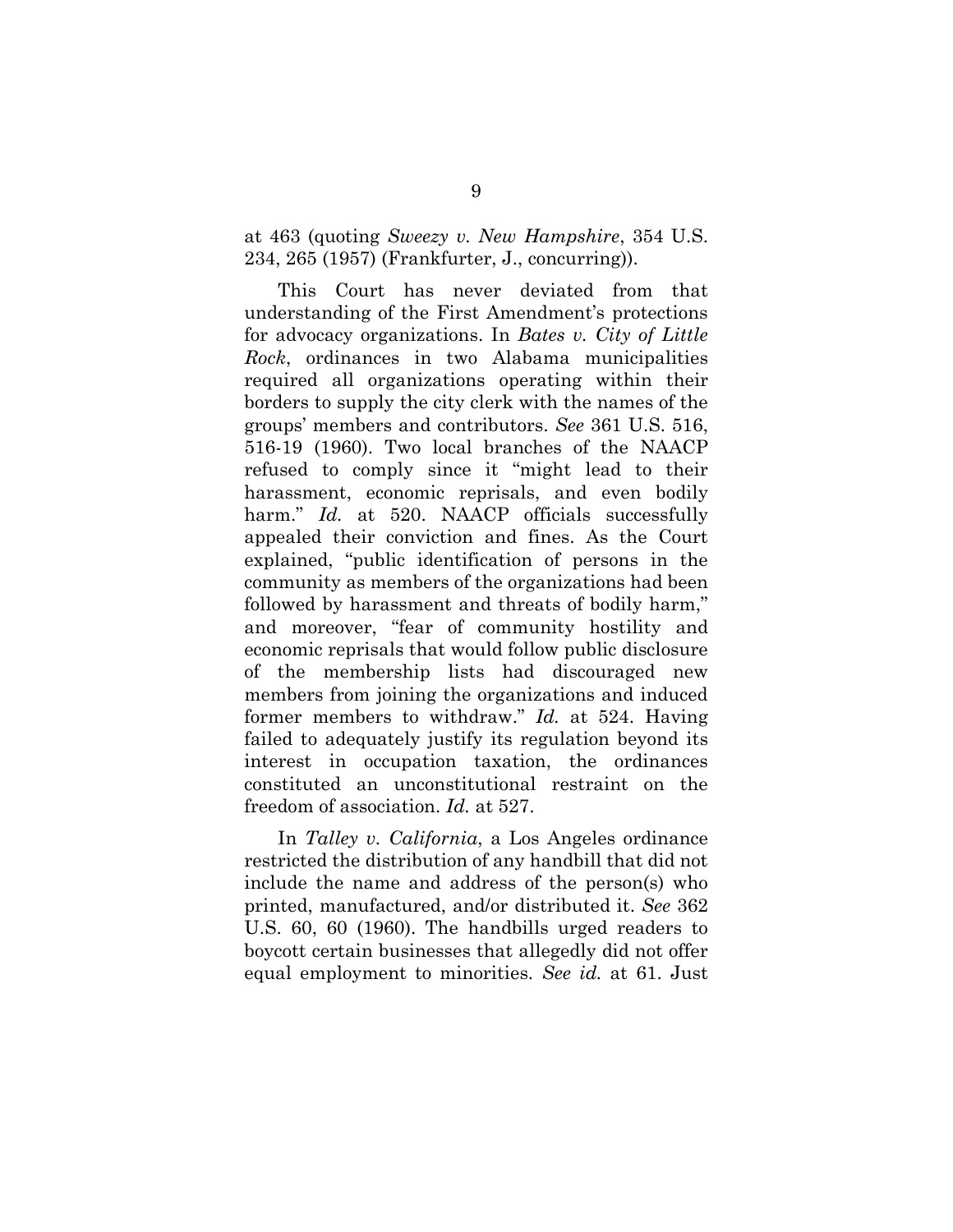like the Attorney General's purported interest here in preventing "fraud," Los Angeles attempted to justify its ordinance as "providing a way to identify those responsible for fraud, false advertising and libel." *Id.* at 64. But the ordinance was "in no manner so limited," there was no indication of legislative support for that justification, and "fear of reprisal might deter perfectly peaceful discussions of public matters of importance." *Id.* at 65-66; *see also id.* at 66-67 (Harlan, J., concurring). Accordingly, the Court held that the ordinance violated the First Amendment.

In *Shelton v. Tucker*, an Arkansas statute compelled every teacher, as a condition of employment in any state-supported school or college, to file annual affidavits listing every organization to which they had belonged or regularly contributed to within the past five years. *See* 364 U.S. 479, 480 (1960). Given the disclosure law's unlimited scope, in that it required every teacher to disclose every affiliation, the Court held that it was not sufficiently tailored to the state's interest. *See id.* at 488. This Court held that "even though the governmental purpose be legitimate and substantial, that purpose cannot be pursued by means that broadly stifle fundamental personal liberties when the end can be more narrowly achieved." *Id.* Narrow tailoring was vital, the Court explained, because exposing teachers' associations could threaten their employment due to ideologically opposed superiors and the "public pressures upon school boards to discharge teachers who belong to unpopular or minority organizations. . . ." *Id.* at 486-87.

Finally, in *Gibson v. Florida Legislative Investigation Commission*, the president of the Miami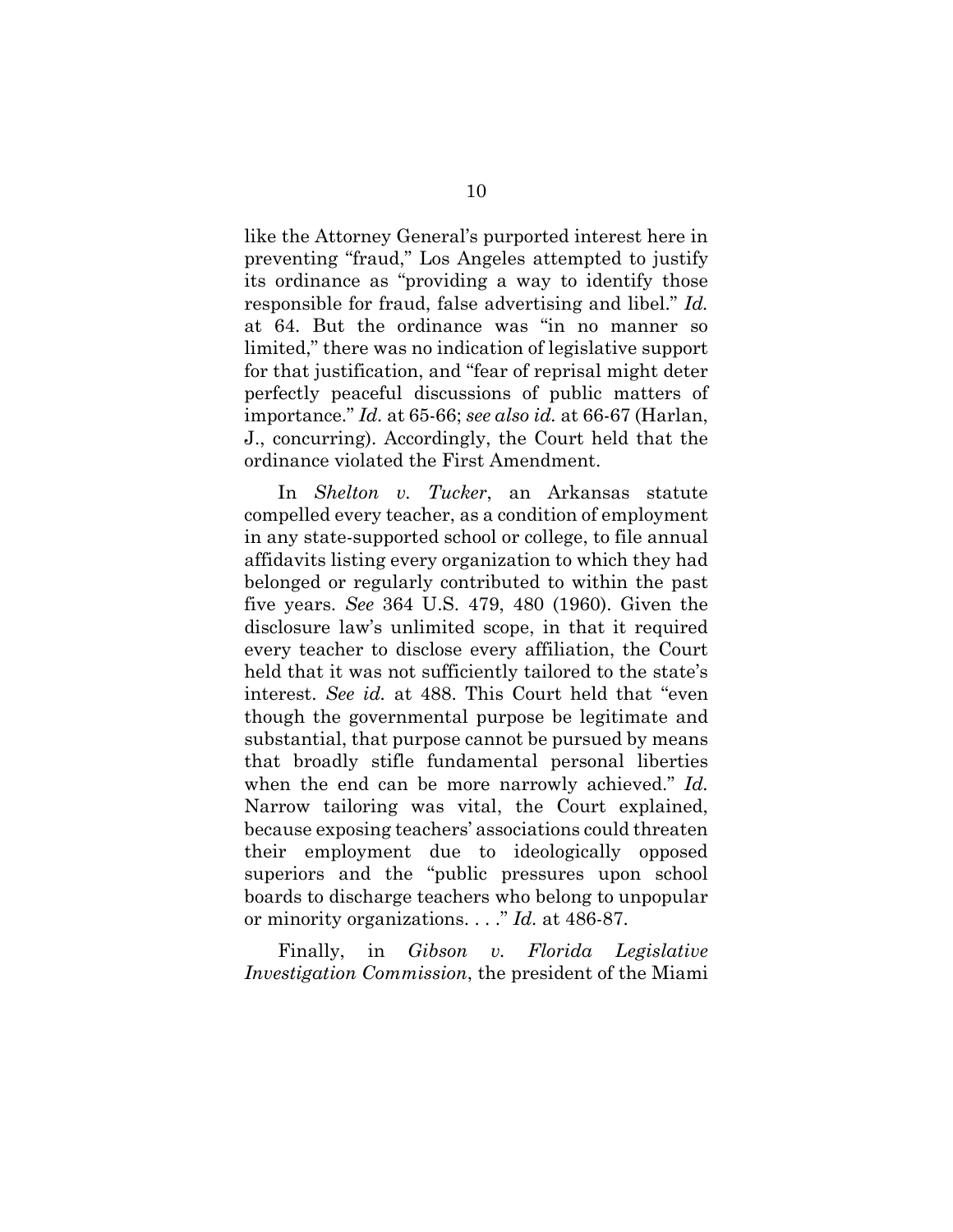branch of the NAACP was ordered to appear before a committee of the Florida State Legislature that was investigating infiltration of Communists into organizations operating in the field of race relations and to disclose membership records. *See* 372 U.S. 539, 540-41 (1963). This Court held that Florida had to prove that the investigation into the membership lists of the NAACP was likely to help identify subversives associated with the Communist Party. *Id.* at 548. There, too, the Court held that "*an adequate foundation for inquiry must be laid* before proceeding in such a manner as will substantially intrude upon and severely curtail or inhibit . . . protected associational rights." *Id.* at 557 (emphasis added). Having failed to prove a "substantial connection" between its broader investigative goals and the specific investigation of the NAACP, Florida plainly lacked such a foundation. *See id.*

## **B. California's blanket donor disclosure policy fails any level of constitutional scrutiny**

California has similarly failed to provide a compelling, or even *reasonable*, justification for mandating blanket disclosure of nonprofit groups' largest donors. The district court expressly found that "the state did not really need [the donor] information to accomplish its goals." Thomas More App. 109a (Ikuta, J., dissenting from denial of rehearing en banc). That is especially true when it comes to California's assertion that it needs donor information to weed out charities engaged in fraud. It is, of course, true that the "right to remain anonymous may be abused when it shields fraudulent conduct." *McIntyre*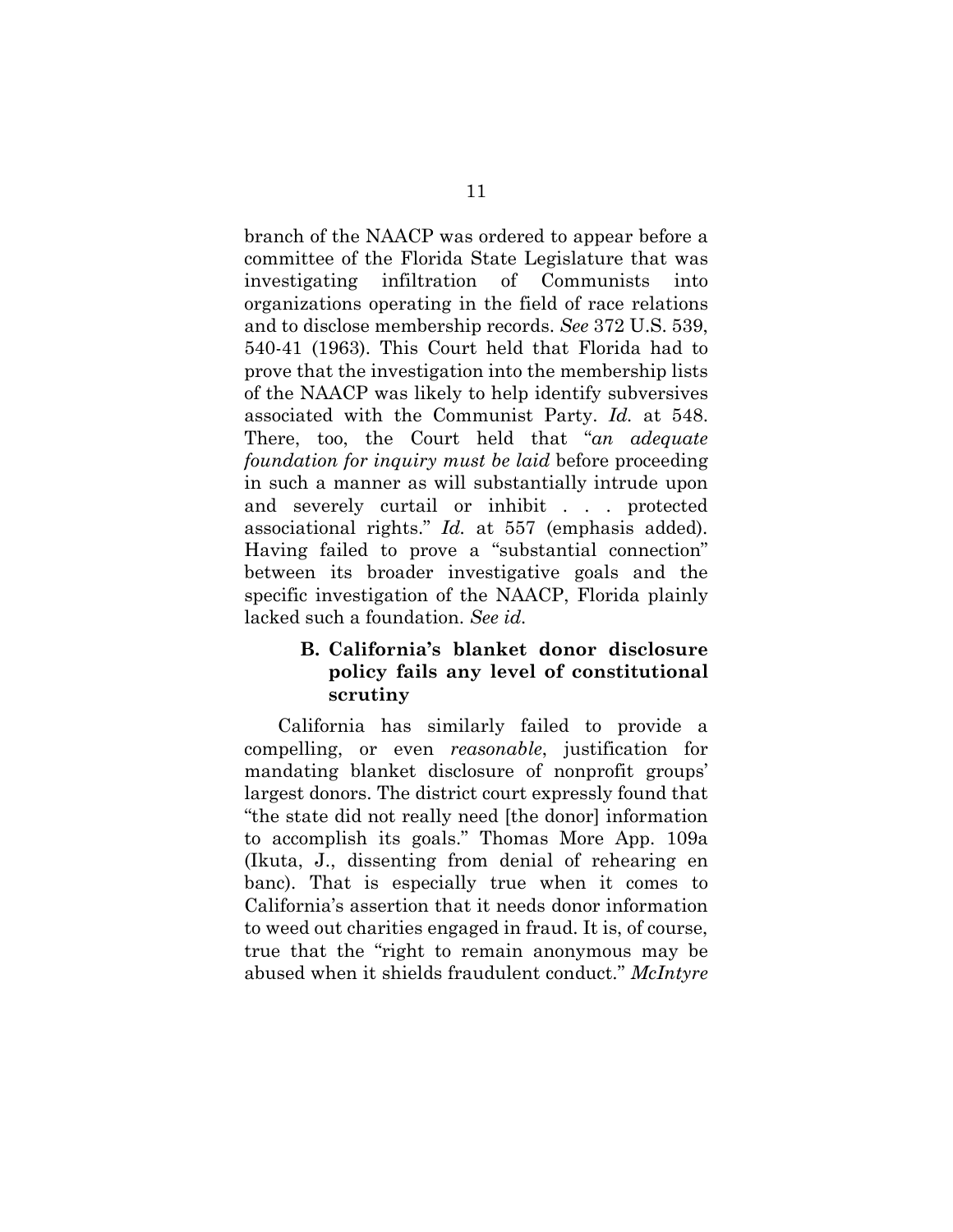*v. Ohio Elections Comm'n*, 514 U.S. 334, 357 (1995). But it is equally true that "in general, our society accords greater weight to the value of free speech than to the dangers of its misuse." *Id.*

Regardless of the standard of scrutiny, there must always be a "relevant correlation or substantial relation" between the state's "interest and the information required to be disclosed." *Davis v. FEC*, 554 U.S. 724, 744 (2008) (citations omitted). Even assuming California has a legitimate interest in preventing fraud by charitable organizations, there remains a fundamental disconnect between that interest and the donor-disclosure policy at issue here.

The paradigmatic type of charitable fraud involves situations in which a charity raises funds from the public by making false statements about how it plans to spend that money. Instead of using the money to support the ostensible charitable cause, the fraudsters then funnel the money to themselves or their family members or associates. The FBI, for example, warns the public about charity fraud schemes that "seek donations for organizations that do little or no work" where "the money goes to the fake charity's creator." FBI, *Charity and Disaster Fraud*, bit.ly/37GCHVI. The AARP similarly warns about "scammers" who "capitalize on donors' goodwill to line their pockets." AARP, *Charity Scams*, bit.ly/2Mh4Hro.

California's donor-disclosure rule will do exactly nothing to prevent these common types of charitable fraud. The state "may, and does, punish fraud directly. But it cannot seek to punish fraud indirectly by indiscriminately" demanding that nonprofits turn over their member and donor lists "with no necessary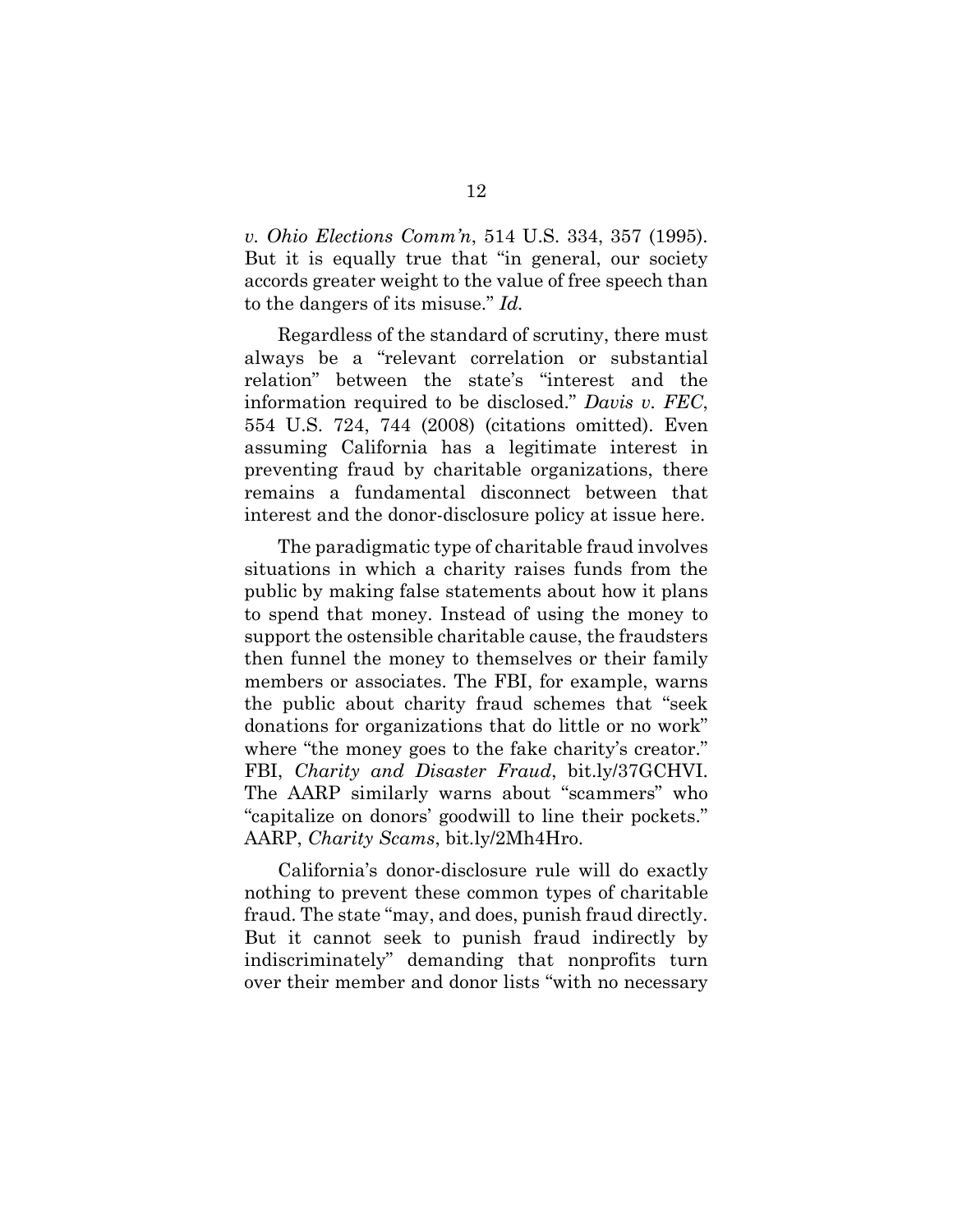relationship to the danger sought to be prevented." *McIntyre*, 514 U.S. at 357. Indeed, "[o]ne would be hard pressed to think of a better example of the pitfalls of [California's] blunderbuss approach than the facts of the case before us." *Id.*

Here, it is difficult to imagine even a hypothetical scenario in which fraud that would have otherwise gone undetected would have been caught by state officials by reviewing a list of donors. And the list of donors, of course, provides *zero* information that would help identify common fraudulent schemes such as fundraising under false pretenses or diverting funds from charitable purposes to personal use.

Given the profound disconnect between donor lists and the detection of fraud, it is unsurprising that the donor information is essentially useless to any legitimate law enforcement functions. California's officials have *never* used the donor disclosure information to initiate a fraud investigation. *See*  Thomas More Br. 36. Indeed, California officials have candidly admitted that the blanket disclosure policy is not aimed at targeting or investigating fraud. *See* AFP Br. 36-37. At trial, the state's investigative attorneys could not identify a single time they had used a Schedule B in the last year in order to conduct an investigation. *Id.* Not only does the disclosure policy fail to relate substantially to California's interest in detecting fraud, but it fails to relate to that alleged interest *at all*.

*NAACP v. Alabama* and its progeny make clear that whatever authority state and local governments have to demand information from nonprofits doing business in their respective jurisdictions, they may not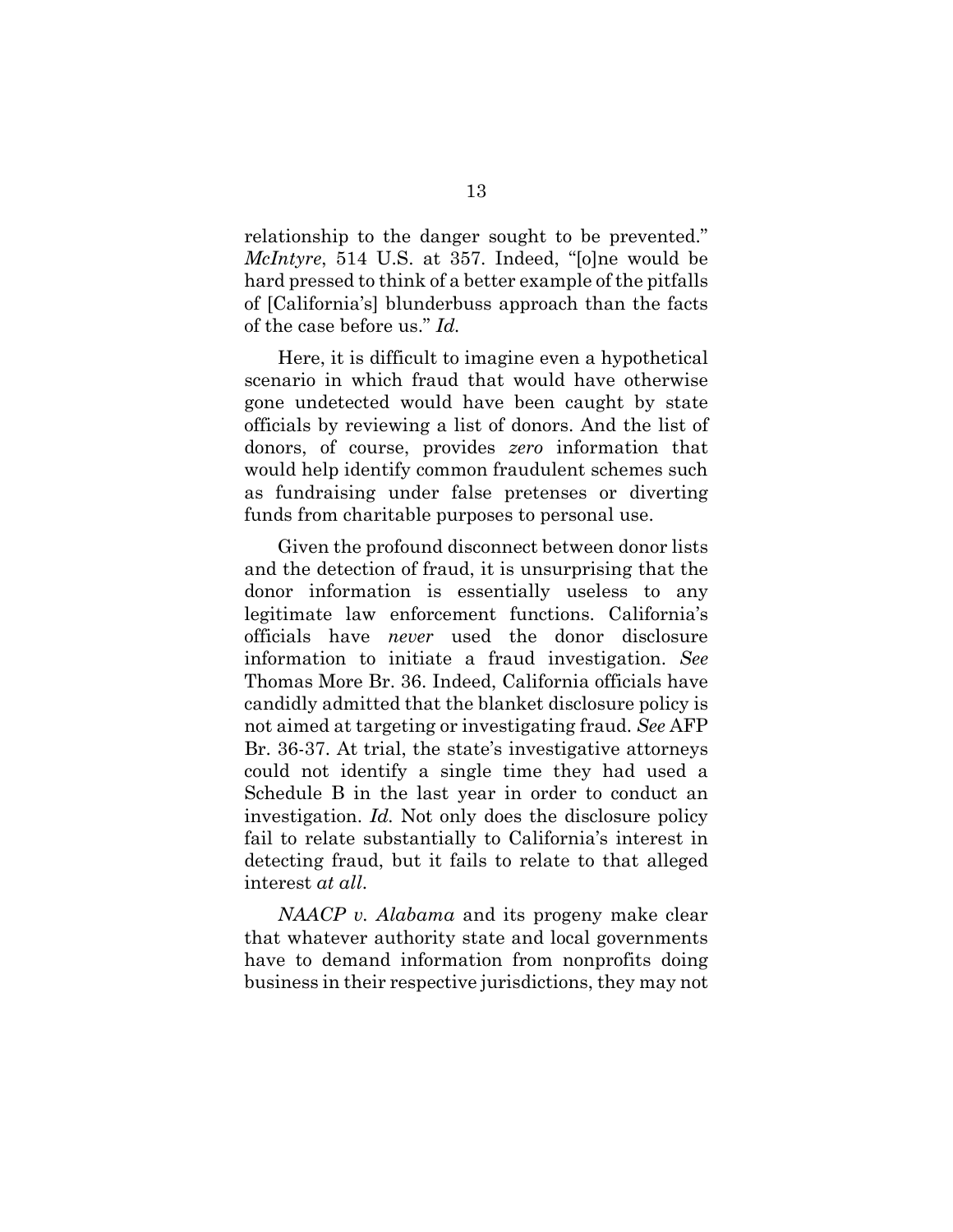demand disclosure of member and donor information without meeting heightened First Amendment scrutiny. "Individuals who join forces with others" should thus be able "to sleep comfortably knowing they have a constitutional right to privacy that minimizes the risk of stigma or reprisal flowing from group membership." Allen, *supra* at 3. "Any peaceful religious, social, or political organization with a sensitive or unpopular mission," in turn, should be able to promise "meaningful confidentiality and anonymity" to its members and donors. *Id.* After all, "[a]nonymity is a shield from the tyranny of the majority." *McIntyre*, 514 U.S. at 357. Indeed, it "exemplifies" the very "purpose behind the Bill of Rights, and of the First Amendment in particular: to protect unpopular individuals from retaliation—and their ideas from suppression—at the hand of an intolerant society." *Id.* The Court should reverse the decision below to ensure that nonprofit groups are not forced to make blanket disclosures of their highly sensitive donor information to state officials who may be hostile to their goals and ideologically opposed to their missions.

**II. Any interest in securing nonprofit member or donor information must be weighed against the substantial likelihood that this highly sensitive information will not be kept confidential.**

The Ninth Circuit upheld California's donor disclosure requirement because, among other reasons, there is not "a reasonable probability that the plaintiffs' Schedule B information will become public as a result of disclosure to the Attorney General." AFP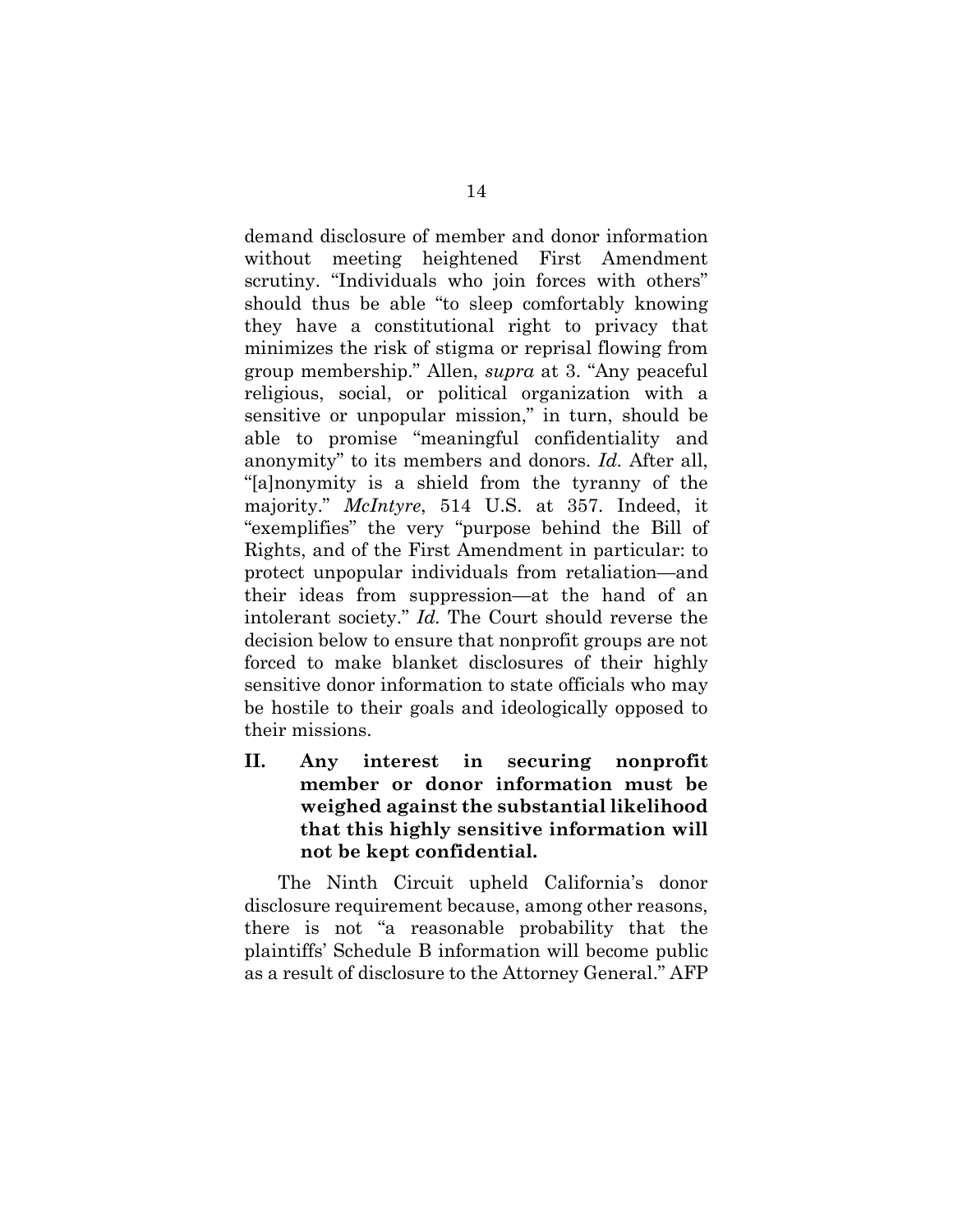App. 34a; Thomas More App. 37a-38a. As Judge Ikuta explained in her dissent from denial of rehearing en banc, however, that conclusion "is contrary to any real-world experience." AFP App. 93a; Thomas More App. 124a. Indeed, the Court need not look beyond the facts of this case to see just how easily sensitive information can end up in the public domain notwithstanding state officials' promises to keep it confidential.

The undisputed record in this case shows that the Attorney General's office was aware of at least 25 to 30 unredacted Schedule Bs—the part of the IRS Form 990 that contains contributor names, addresses, and donation amounts—that were published California's Registry of Charitable Trusts website. *See* AFP Pet. 8. For example, Planned Parenthood was forced to complain to the Attorney General about this disclosure of "all the names and addresses of hundreds of [its] donors." AFP App. 52a. Moreover, AFP discovered that the Attorney General had uploaded approximately 1,778 confidential Schedule Bs to its public website, hundreds of which had been publicly available for years. AFP App. 52a; Thomas More App. 123a.

But all of this information would have been available to the public even had it not been intentionally disclosed. It turns out that all confidential information filed with the Registrar of Charitable Trusts, which encompasses at least 350,000 documents (including Schedule Bs), was publicly accessible through the Registrar's website. One needed only to type the URL into a web browser, using the URL from known documents on the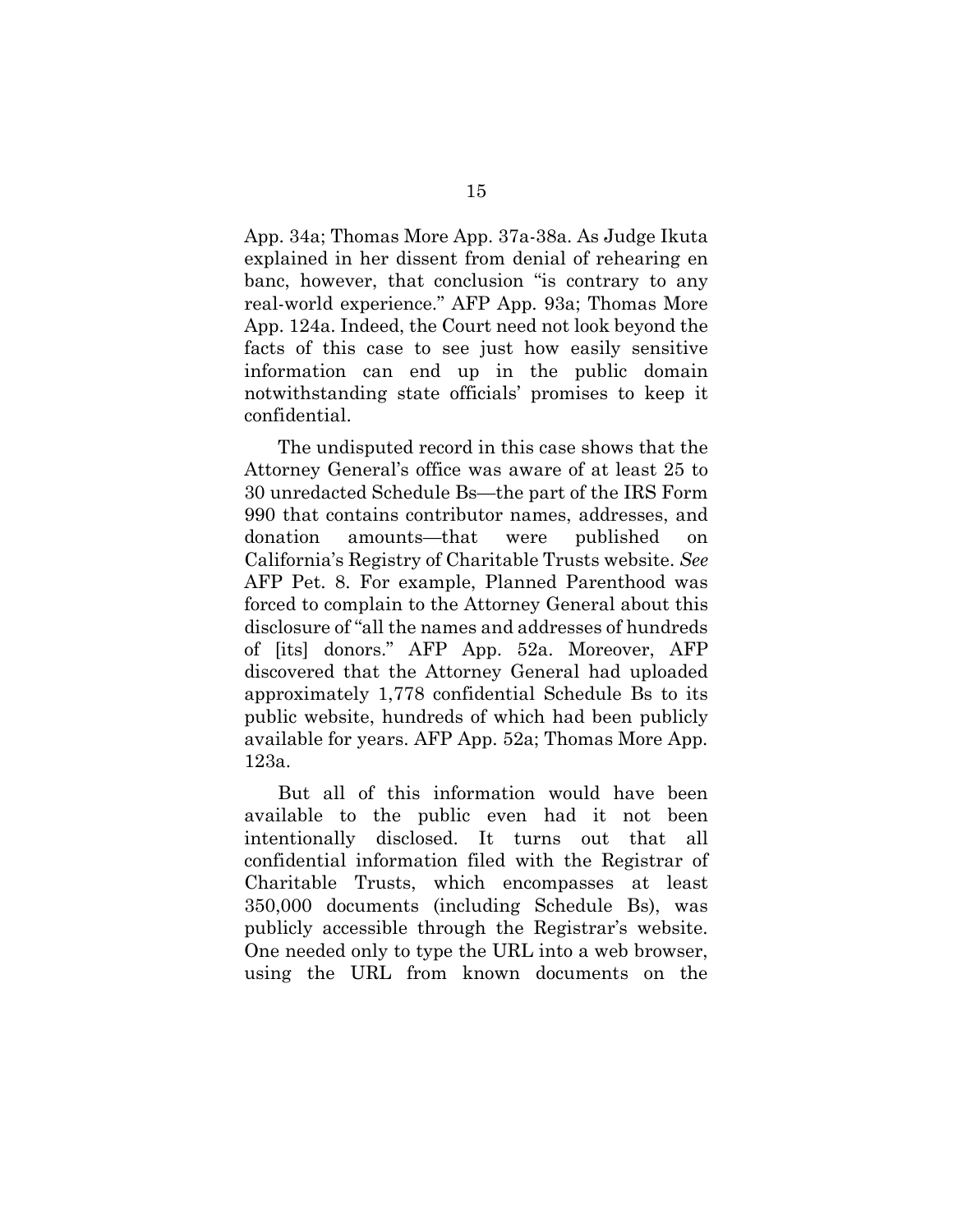Registrar's website, the document number of the Schedule B sought, and trial and error, in order to view the confidential donor information. ER866, ER931-37, 1035-36. Accordingly, the California Charitable Trusts Section failed to comply with the IRS's requirements for electronic storage, which required the state to set rigorous confidentiality protocols. ER0691-93.

These circumstances led the district court to find that there was a "pervasive, recurring pattern of uncontained Schedule B disclosures—a pattern that has persisted even during this trial." AFP App. 52a; Thomas More App. 62a ("given the history of the Registry completely violating the "longstanding confidentiality policy," the Attorney General's assurances that a regulatory codification of the same exact policy will prevent future inadvertent disclosures rings hollow." . . . "trial testimony supported what should be an obvious fact, the Registry cannot assure that documents will not be inadvertently disclosed no matter what steps it takes.").

Unfortunately, these intentional and unintentional disclosures and sloppy data management practices are not unique to California or this litigation. Improper release of sensitive data has inevitably followed nearly every kind of government information-collection initiative. A 2015 RAND Corporation study found that "data breaches and the unintentional disclosure of personally identifiable information (PII) stemming from loss or theft of digital or printed information were reportedly the most common type of cyber event and, aside from an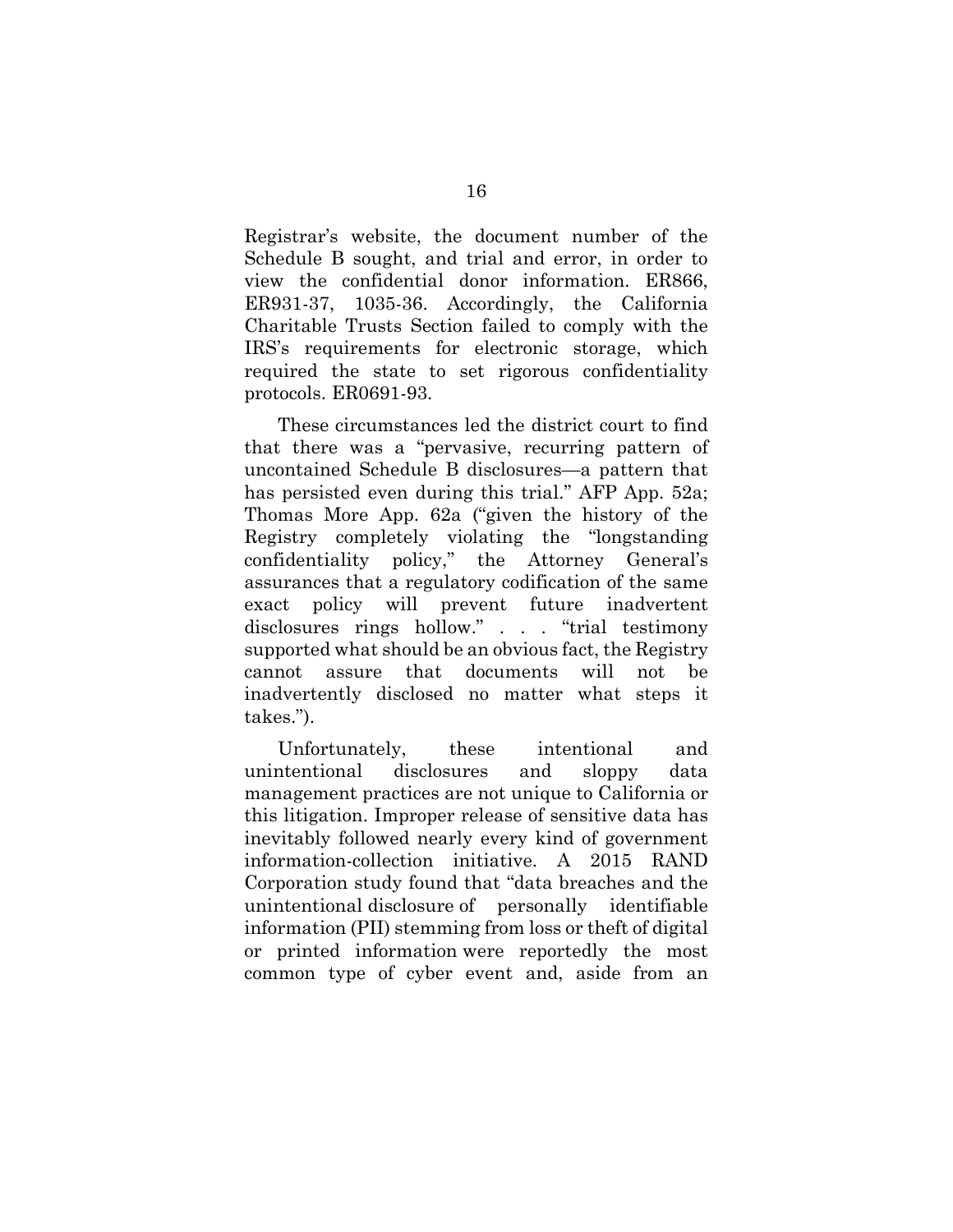individual's name and/or address, credit card numbers and medical information were the most vulnerable types of information." Adrejia L.A. Boutté Swafford, *Cyber Risk Insurance: Law Firms Need It, Too,* 67 La. B.J. 326, 327 (2020). And "[m]alicious intentional attacks far outnumbered those of an accidental basis, totaling around 60% of all incidents." *Id.* (quotations omitted).

As discussed in detail below, breaches have occurred at every level of government, from federal to municipal, and in every setting imaginable. Some include supposedly involuntary releases such as hacking or theft by other means. Other times, the government releases private information intentionally, through leaks, sharing data with third party vendors, and in response to public records requests. As the examples discussed below highlight, this Court should have no confidence in the Ninth Circuit's conclusion that these (or any other) state officials can or will keep this nonprofit membership and donor information confidential.

## **A. Data breaches, accidental disclosures, and leaks of sensitive information occur regularly at all levels of government.**

Data breaches, accidental disclosures, and leaks by government officials occur with unfortunate regularity. Only a few years ago, there was an incident perfectly illustrating the concerns presented by this case. In 2013, the National Organization for Marriage (NOM), whose mission is to "provide educational outreach and to protect marriage as the union of husband and wife and the natural family that springs therefrom as well as the rights of the faith traditions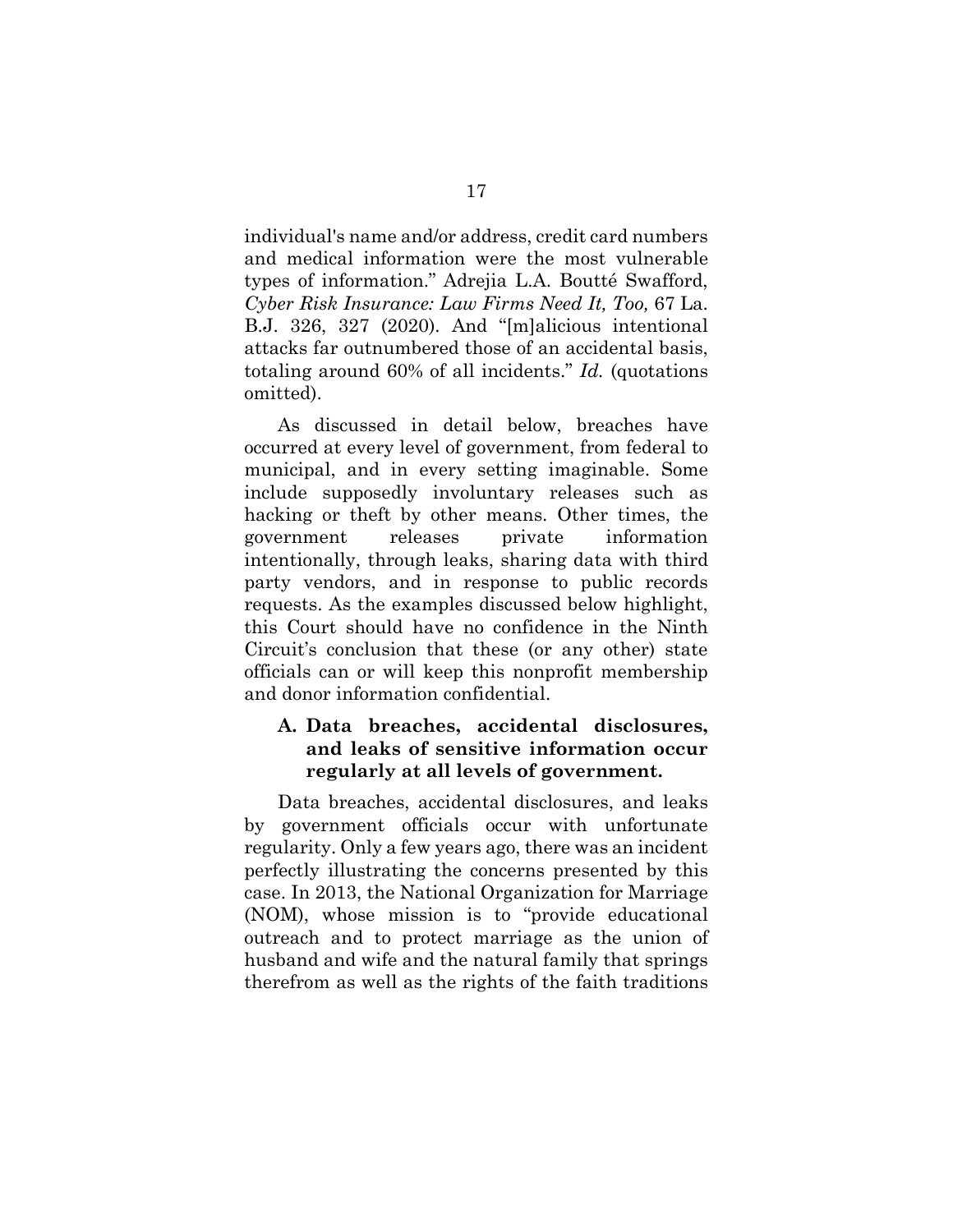that support and sustain this marriage culture," sued the IRS for illegally disclosing the confidential part of NOM's Schedule B. *Nat'l Org. for Marriage, Inc. v. United State*s, 24 F. Supp. 3d 518 (E.D. VA. 2014); Peter Reilly, *National Organization for Marriage Denied Attorney Fees in IRS Lawsuit*, Forbes (Dec. 9, 2015), bit.ly/3qVgF9c. The information had been illegally provided to an activist, who turned it over to the Human Rights Campaign, which in turn provided it to the Huffington Post. *See* Reilly*, supra.* The IRS admitted the wrongdoing and settled the lawsuit. *See id.* But that hardly remedied all of the harm resulting from the disclosure. The strategic leak forced a CEO to step down from a prominent software company as a result of public pressure once his contribution to the group had been made public. *See id.*

In October 2018, a government computer system that interacts with HealthCare.gov was hacked, compromising the sensitive personal data of approximately 75,000 people. Richard Alonso Zaldivar, *Hackers Breach HealthCare.gov System, Get Data on 75,000*, Associated Press (Oct. 19, 2018), bit.ly/2m0DsEa. HealthCare.gov collects an array of information from individuals applying for subsidized health insurance, including their names, social security numbers, family information, income, and citizenship or immigration status. *See id.* Concerningly, it appears that officials waited to inform consumers that their information may have been compromised until a time that was favorable from a public relations standpoint. *See id.* The hack and data breach forced officials to shut down the affected portion of the website, and to offer credit protection to some victims. *See id.*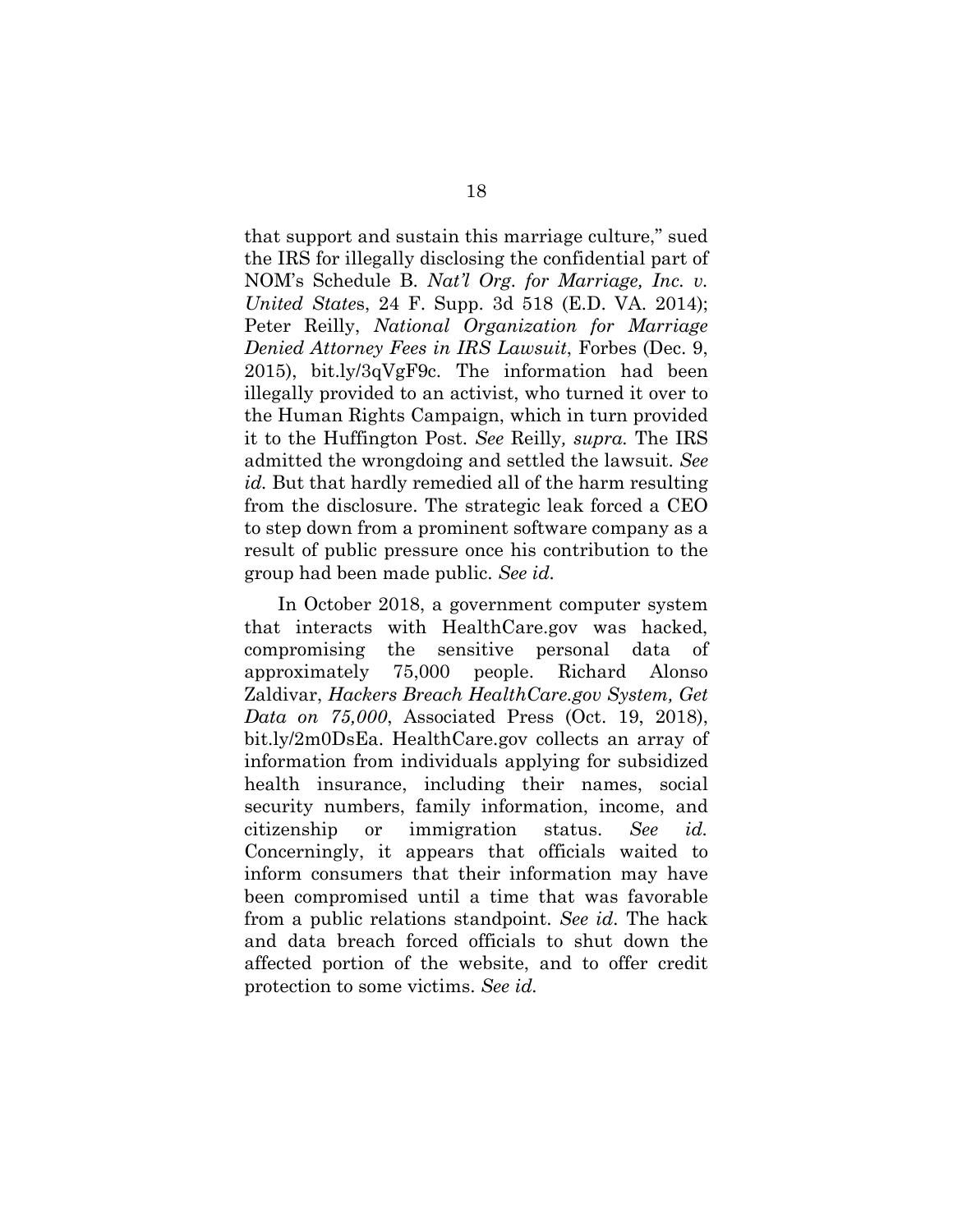In late 2018, Indian cybersecurity firm Banbreach discovered that a server hosting the California Department of Insurance (CDI) website had seen a large uptick in generation of reports, indicating a vulnerability and thus the potential exposure of personal information. *California Department of Insurance Vulnerability Potentially Exposed Thousands of SSN and Other Personal Information*, DataBreaches.net (Jan. 5, 2019), bit.ly/2ksfJw0. In particular, the server generated more than 24,450 reports in 24 hours. *See id.* These reports included renewal reports for insurance agents that included the agents' name, renewal ID, and Tax Identification Number (TIN), but because many individuals use their social security number as their TIN, it is certain that many people had their names and social security numbers compromised. *See id.* Other reports were potentially exposed, too, including insurance claims and investigation reports with details such as names, vehicle registration numbers, and addresses; statistical reports on monthly frauds; and details of individuals and the charges they were indicted for, the fines they paid, and the parties harmed by their alleged malfeasance. *See id.* It appears that the CDI still has not notified any of the potential victims or made an announcement on a state website about this serious breach. *See id.*

In February 2018, an employee at Oregon's tax collection agency copied the data of 36,000 people (including social security numbers) and saved the data to a personal account. Hillary Borrud, *Oregon Tax Agency Employee Copied Personal Data of 36,000 People*, The Oregonian (Mar. 23, 2018), bit.ly/2kZ7Xdd. The data breach included files that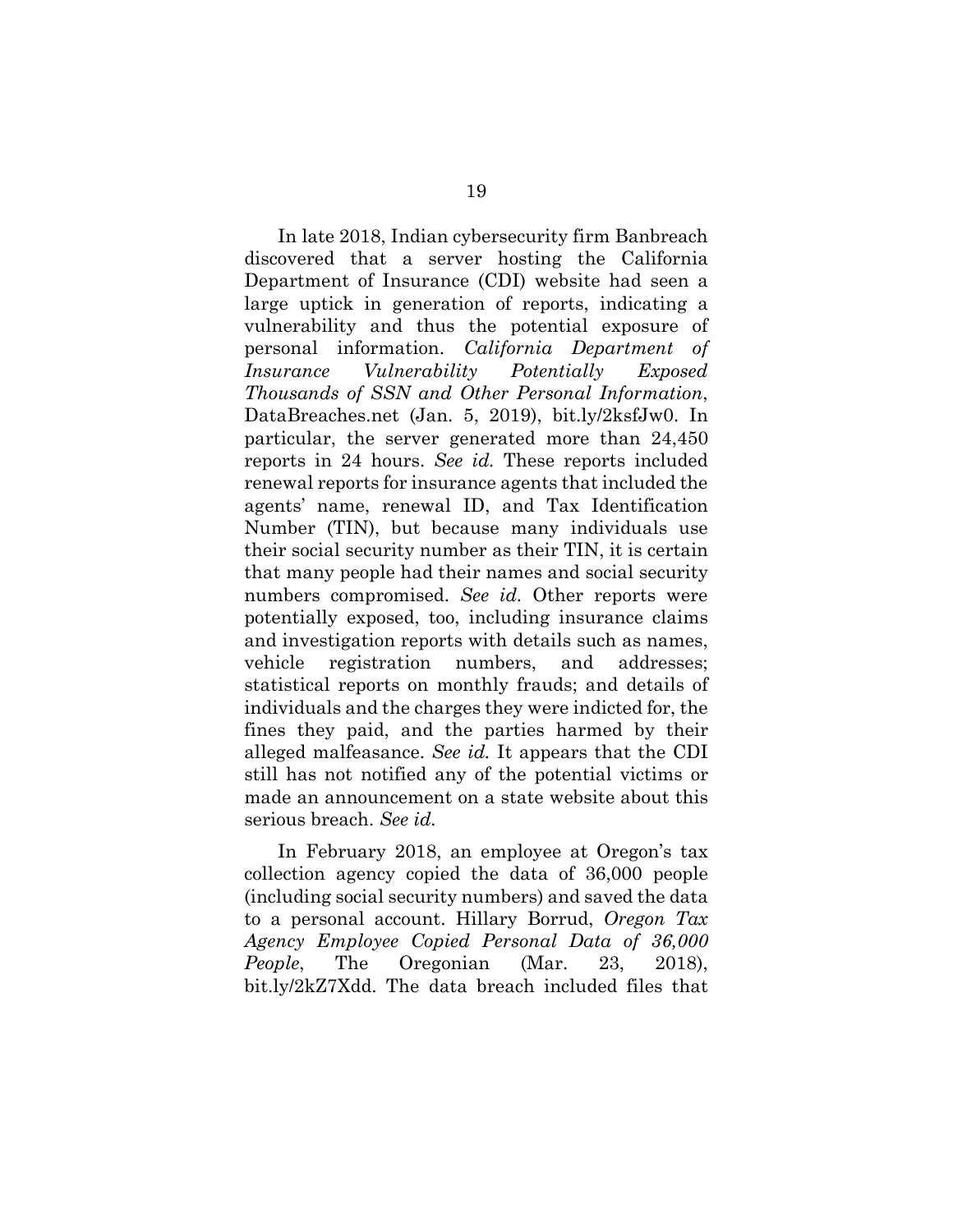were related to a list of taxpayers who paid their taxes using checks and turned out to have insufficient funds. *See id.* Oregon officials waited a month to disclose the breach. *See id.*

In late 2018, the Missouri Department of Health and Senior Services discovered a data breach implicating the personal information of over 10,000 people. *Announcement from the Missouri Department of Health and Senior Services*, Missouri Dep't of Health & Senior Servs. (Oct. 26, 2018), bit.ly/2m8bXbv. Apparently, an information technology contractor, who had worked on a Department information system, improperly retained the personal information and then allowed it to be stored in an electronic file that was not passwordprotected. *See id.* This information included names, dates of birth, identification numbers issued by State agencies, and social security numbers. *See id.*

Earlier that year, it was discovered that an employee of the Veteran Affairs Medical Center in Long Beach, California had stolen the health information of more than 1,000 patients. *3-Year Jail Term for VA Employee Who Stole Patient Data*, HIPPA Journal (Jun. 18, 2018), bit.ly/2ktIkkz. The breach was discovered when the perpetrator was stopped by police officers, who uncovered in his vehicle prescription medications for which he did not have a prescription and the Social Security numbers and other health information pertaining to fourteen patients. *See id.* A search of his apartment revealed hard drives and zip drives containing the private health information of 1,030 patients. *See id.*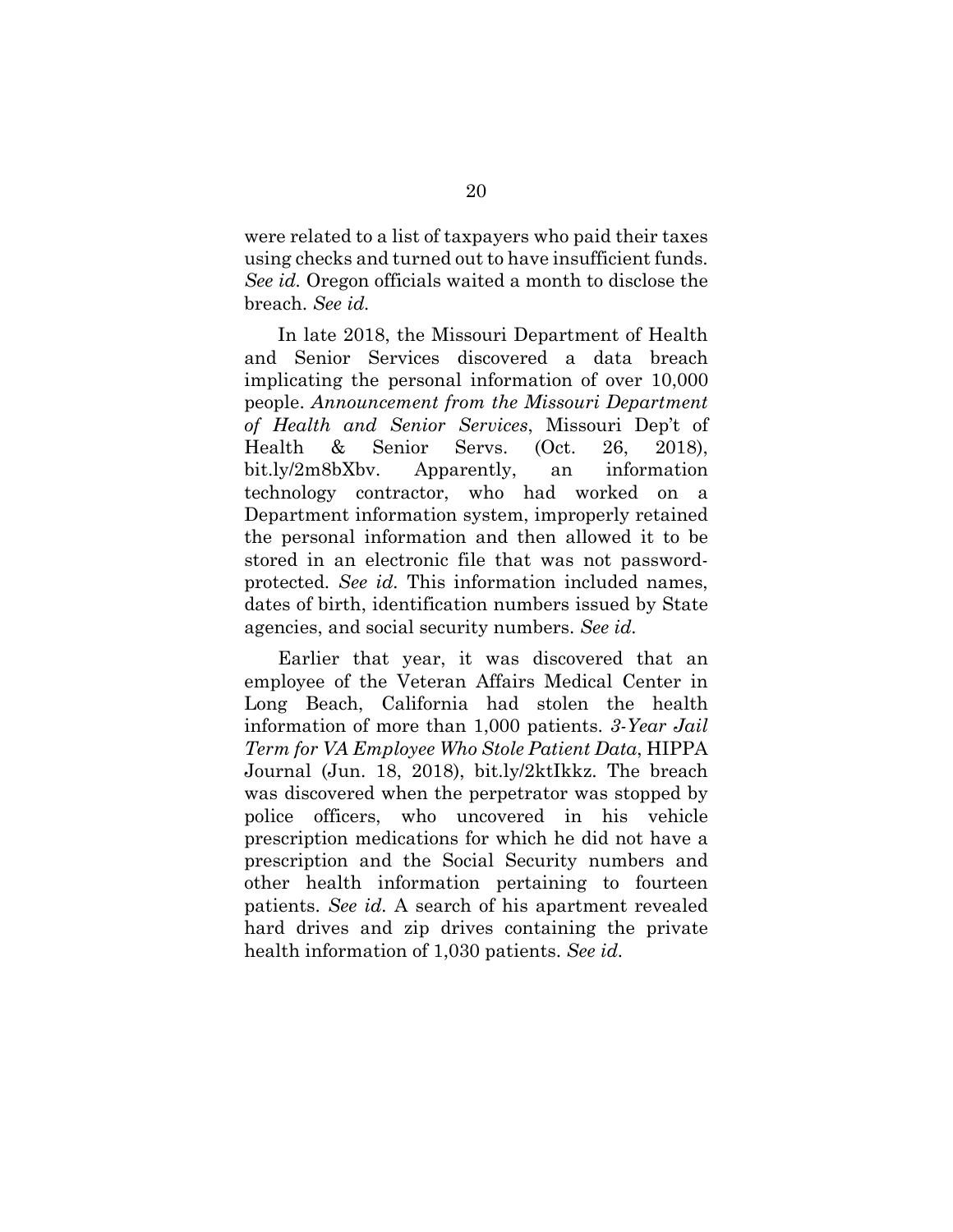In 2019, two computers that were being used in an Atlanta-area school board election were stolen from a precinct. Mark Niesse & Arielle Kass, *Check-in Computers Stolen in Atlanta Hold Statewide Voter Data*, Atlanta News Now (Sep. 17, 2019), bit.ly/2m0Exfc. These computers contained Georgia's statewide voter information—including the "names, addresses, birth dates and driver's license information for every voter in the state." *Id.*

In August 2011, confidential documents from the Louisiana Department of Children and Family Services, which include personal information, were found blowing down the street before being collected and turned over to a local TV station. *Confidential Louisiana Department of Children and Family Services Documents Found Blowing in the Street; Office Manager and Area Director Suspended*, DataBreaches.net (Aug. 22, 2011), bit.ly/2NC2YgP. A large trash bag filled with copies of dozens of social security cards, bank records, birth certificates, and other confidential documents was similarly discovered by a passerby on a downtown Baton Rouge street. *See id.* The paperwork appeared to be connected to applicants for various forms of public assistance such as food stamps, welfare, and childcare assistance cases. *See id.* Two state employees with the Department of Children and Family Services were suspended when it was discovered that the documents were improperly discarded in a trash can accessible to the public. *See id.*

In a 2012 incident, the California Department of Child Support Services lost a staggering amount of sensitive personal data. GoBankingRates, *California*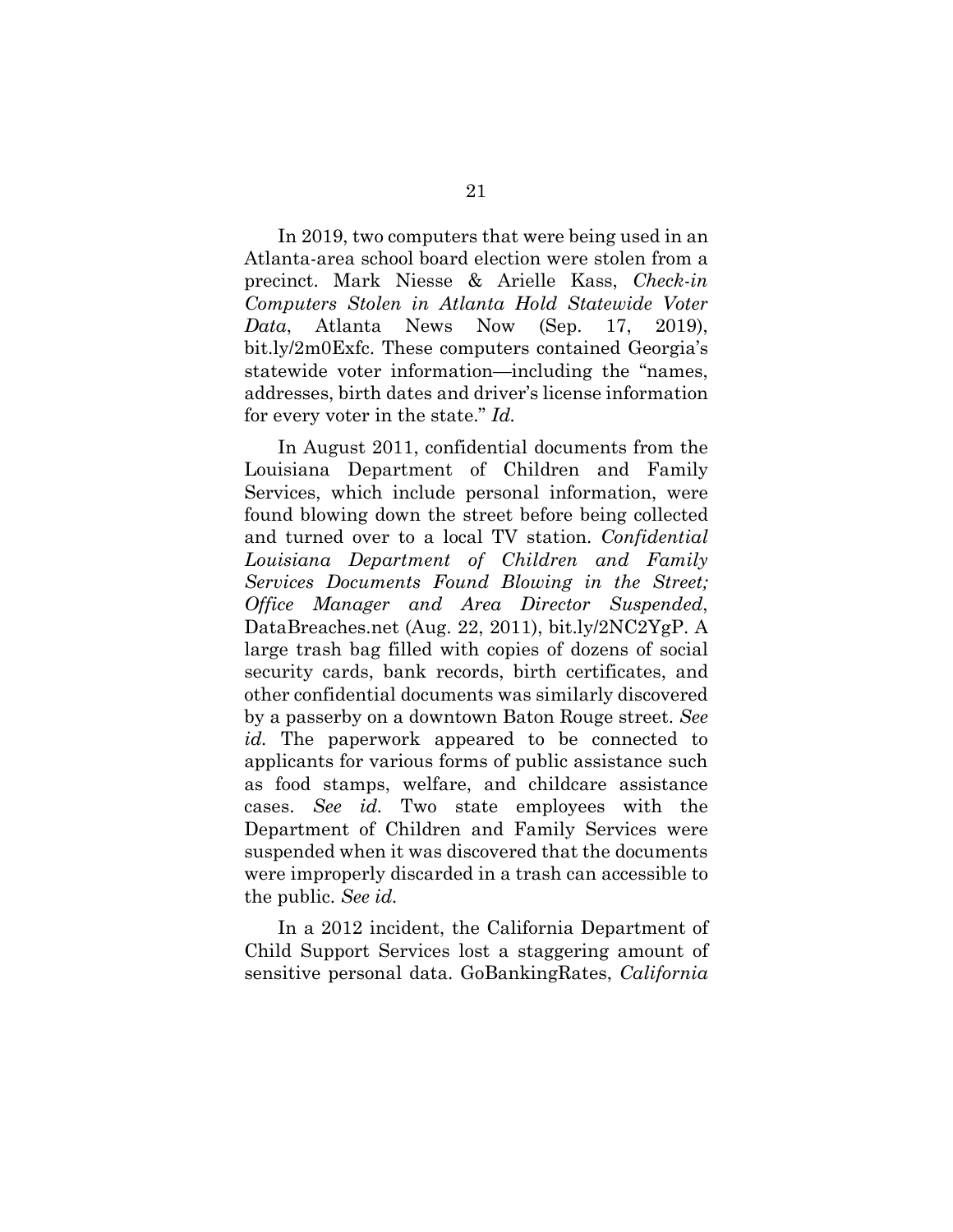*Doesn't Know What it Did with 800,000 Child Support Records*, Business Insider (Apr. 3, 2012), bit.ly/3bHwKsT. As part of a disaster preparedness exercise, the agency transferred to an IBM facility in Colorado information necessary to operate California's child support system remotely in the event of a disaster. *See id.* After the exercise was deemed successful, the files were to be transported back to the Department via a transportation contractor. *See id.* Before the files reached their destination, however, four computer storage devices containing, among other things, social security numbers, names, addresses, driver's license numbers, and names of health insurance providers for about 800,000 people, went missing. California recommended that those 800,000 people place fraud alerts on their credit cards, obtain credit reports, and take additional steps to monitor their private information. *See id.*

In the Fall of 2018, the Oklahoma Department of Human Services inadvertently sent letters meant for people with developmental disabilities to incorrect addresses. Dale Denwalt, *Oklahoma DHS Could Have Sent Private Medical Info to Wrong Addresses*, The Oklahoman (Oct. 2, 2018), bit.ly/2kWrUS3. The letters informed patients and their guardians about changes to their plan of care, but also included personal information. *See id.* Apparently, the error was caused by a computer that labeled envelopes incorrectly and affected at least 800 people. *See id.*

These examples—which are surely just the tip of the iceberg given that they necessarily involve only *detected* data leaks or breaches—underscore the dangers inherent in government data collection and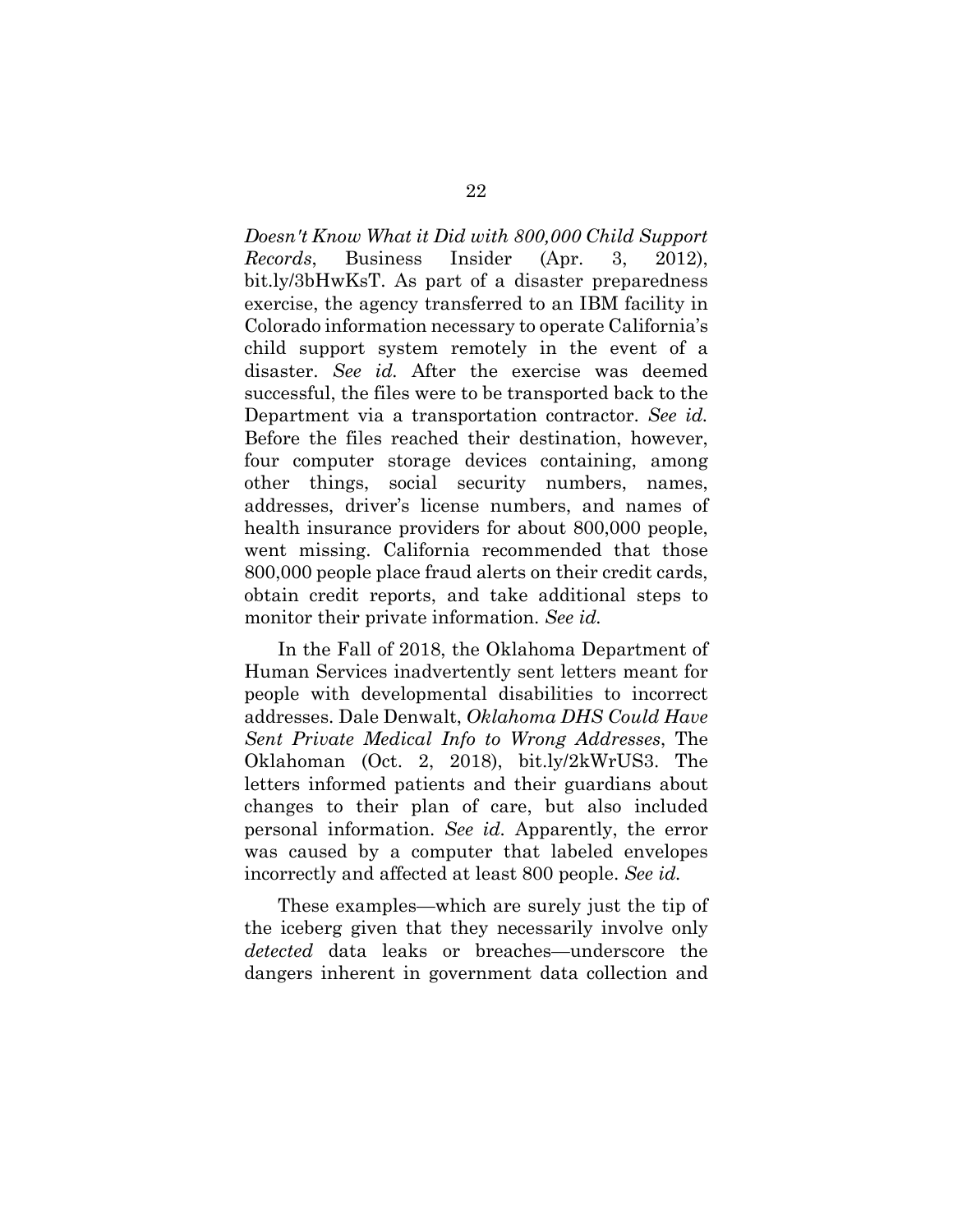the serious risks of intentional or unintentional disclosures of sensitive information even when officials exercise far more care than the California officials did here. This Court should thus give little, if any, weight to Respondents' promises to keep donor information "confidential," as there remain serious risks that this information will ultimately end up in the public domain.

## **B. Countless individuals have faced harassment, threats, and loss of business opportunities after being "doxed" for engaging in core political speech.**

Not only are there countless instances of sensitive and confidential information being released each year, but an increasing number of them result in job losses, threats, intimidation, and even violence. Especially when an individual or group advances positions that are seen as unpopular or controversial, it has become all too common for those affiliated with the group or the speaker to face both personal and professional intimidation and reprisals.

Unfortunately, "[o]ver the past few years, doxing—publishing private information about people online, generally with the intent of threatening them—has become part of the underbelly of politics." Rachel Kurzius, *Why Do These Activists Publish People's Addresses but Fear the Same Treatment?*, Wash. Post (Jan. 9, 2019), wapo.st/3dtWwDi. For example, in 2019, an activist group, Smash Racism DC, published Fox News host Tucker Carlson's home address on Twitter. More than a dozen activists showed up at Carlson's house, harassing his wife and four children inside and chanting "We know where you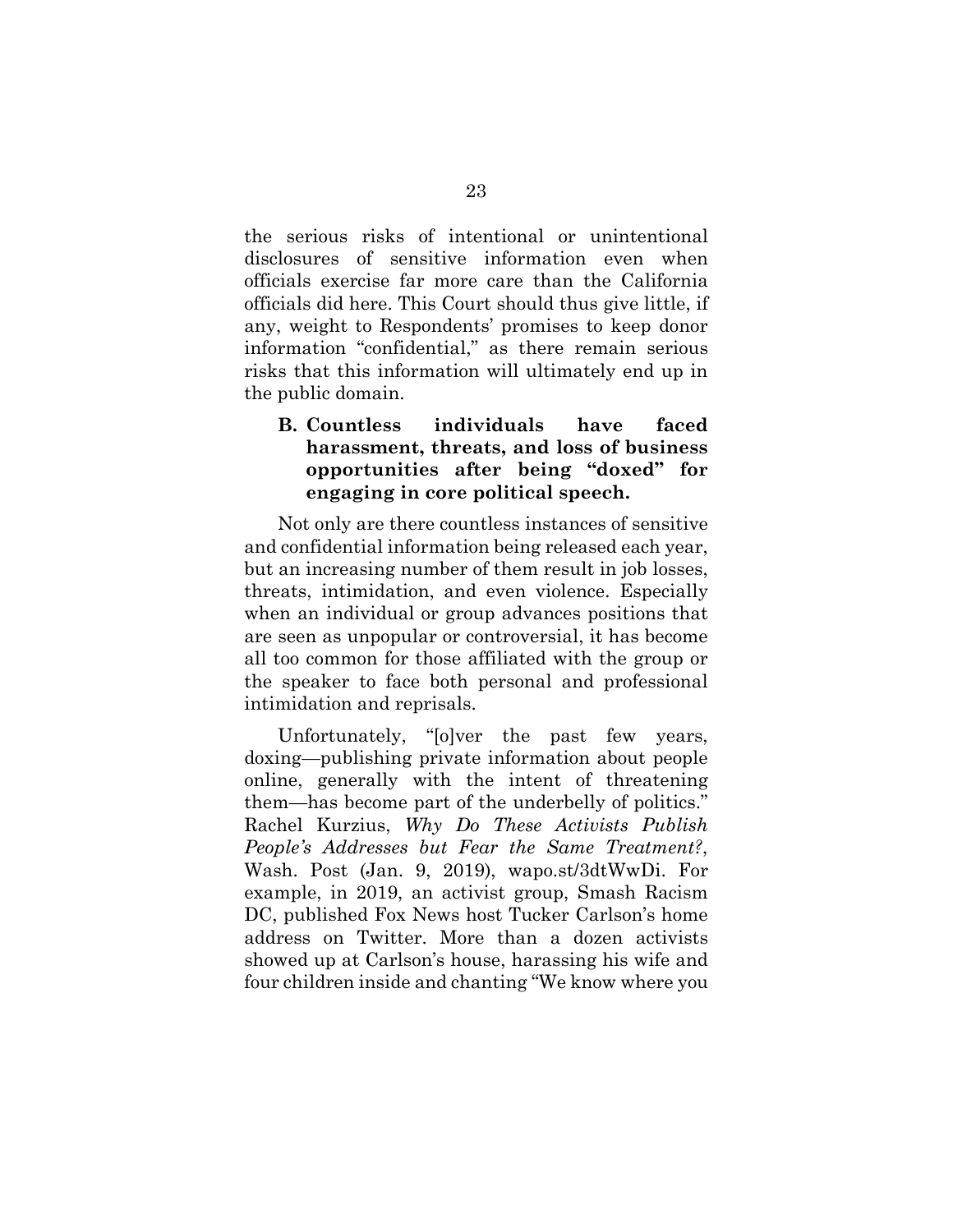sleep at night!" *Id.* When interviewed, one of the protestors outside Carlson's house admitted that doxing is "designed to make you feel on edge." *Id.*

In 2018, then-Senator Orin Hatch and Senators Mitch McConnell, Lindsay Graham, Mike Lee, and Rand Paul suffered threats and harassment after a former aide to Senator Maggie Hassan hacked Senate computers and released the Senators' personal information, including their home addresses and phone numbers. Josh Gerstein, *Ex-Hassan Aide Sentenced to 4 Years for Doxing Senator*s, Politico (June 19, 2019), politi.co/3uilqvN. In what is considered "the largest data breach in Senate history," the former aide "cop[ied] dozens of gigabytes of sensitive data, and install[ed] sophisticated keyloggers that captured the work and personal computer passwords of [Senate] staffers as they logged in." *Id.* The former aide doxed the Senators "solely because 'they had different political opinions from'" him. And the judge who sentenced the aide to prison specifically noted that "criminal harassment driven by political motives" is an increasing problem in our "very vicious" society." *Id.* 

The "doxing" problem has also spread to college campuses. In 2019, a student group called the Autonomous Student Network threated to dox students at the University of Texas-Austin who joined conservative student organizations. *See* Jon Street, *Incoming Texas Freshmen Threatened with Doxing if They Join Conservative Campus Groups*, Campus Reform (June 21, 2019), bit.ly/3k7NPjy. They announced to the incoming freshman class on Twitter, "If you join YCT [Young Conservatives of Texas] or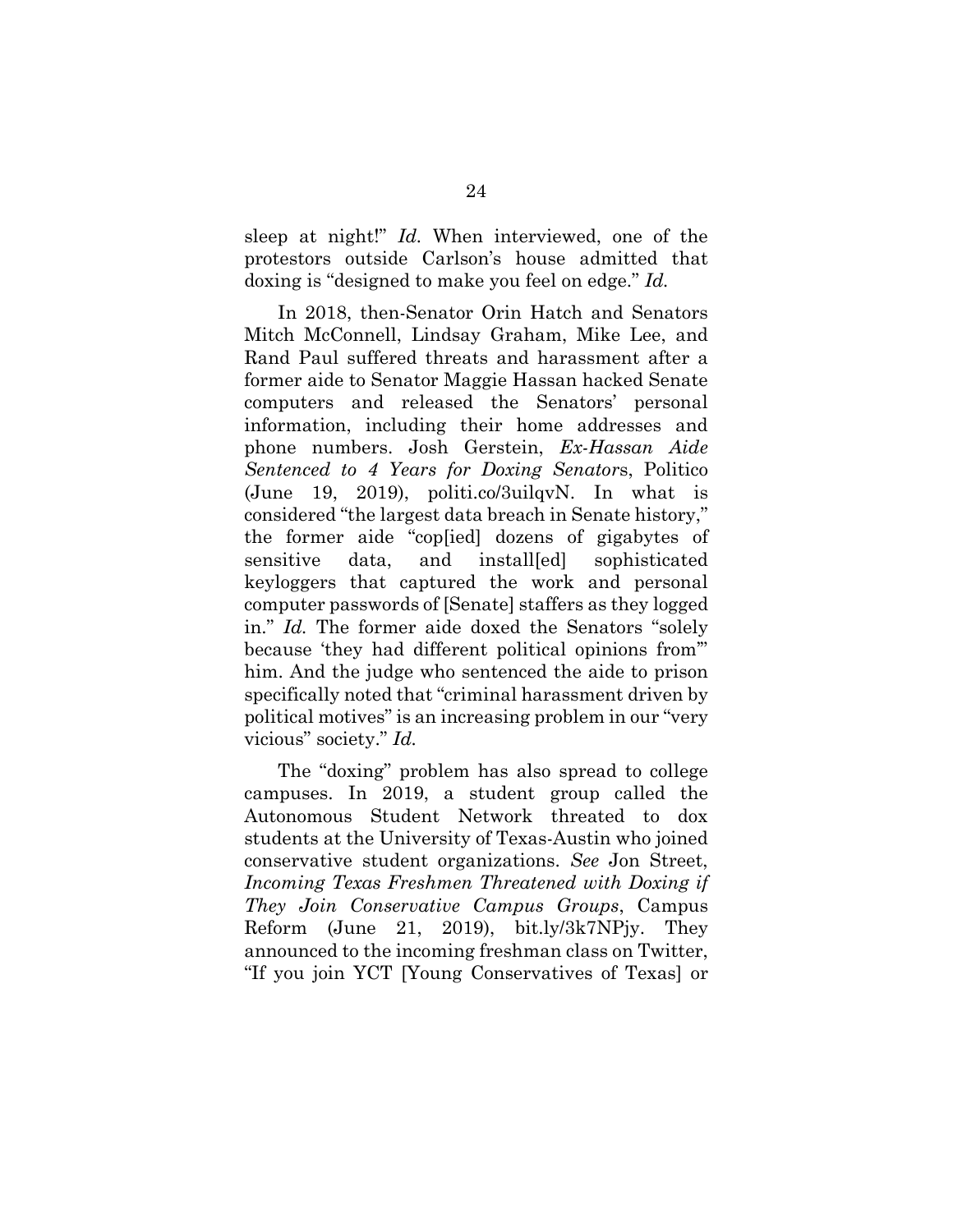Turning Point USA ... Your name and more could end up on an article like one of these," tweeting a website listing previously posted email addresses and phone numbers of students who had shown support for a Supreme Court nominee. *Id.*

Some individuals also face job losses for expressing unpopular beliefs or supporting certain organizations. For example, Facebook fired former executive Palmer Luckey, known as "a rising star of Silicon Valley," after it was revealed that Mr. Luckey donated money to "an anti-Hillary Clinton group." Kirsten Grind & Keach Hagey, *Why Did Facebook Fire a Top Executive? Hint: It Had Something to Do with Trump*, Wall St. J. (Nov. 11, 2018), on.wsj.com/2NJChGM. And just this year, Cara Dumaplin, creator of a popular infant sleep training program faced harassment and boycotts after activists revealed that she had donated to President Trump. Activists also threatened to illegally disperse her sleep training materials. Rheana Murray, *Moms Boycott Popular Baby Sleep Expert for Donating to Trump*, Today (Jan. 21, 2021), on.today.com/2OM88am.

In sum, it is now easier than ever for malicious actors to *obtain* personal information, and there is also more opportunity than ever to *use* that information to engage in harassment, intimidation, or blacklisting. The risks of disclosures and the serious consequences of such disclosures must accordingly be considered prominently in any analysis of the important First Amendment interests at stake here.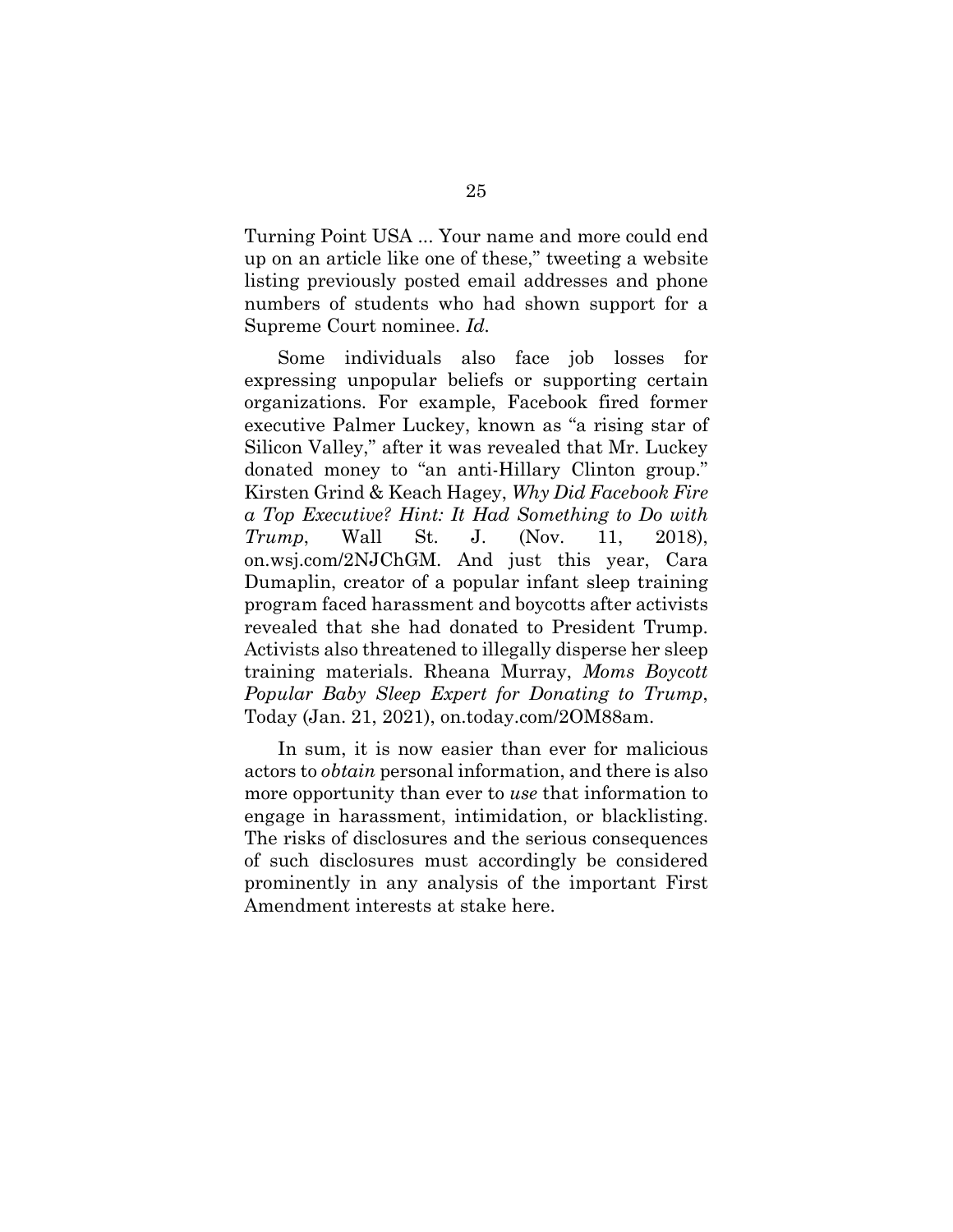### **C. Nonprofit organizations' donor and membership information is also highly commercially sensitive.**

Finally, donor and membership lists are not only sensitive for advocacy and First Amendment purposes, but they are also extremely sensitive for business and competitive purposes. It is wellunderstood in the nonprofit community that the "cultivation and acquisition of lists" is "[c]rucial to the marketing success of . . . nonprofit organizations." Ely R. Levy, *Nonprofit Fundraising and Consumer Protection: A Donor's Right to Privacy*, 15 Stan. L. & Pol'y Rev. 519, 528 (2004). "Obtaining, refining, and exploiting lists has become an economic consideration relevant to nearly every company[]" in America. *Id.* Indeed, donor lists even "usually qualify as depreciable assets for tax and accounting purposes." *Id.* at 528.

Allowing broad access to confidential donor or membership lists—as California's blanket disclosure policy will inevitably do—gives an organization's competitors the opportunity to take advantage of that hard-earned information for their own business gain, including by using those lists to solicit another organization's donors or members. And there will surely be third-party data vendors willing to trade in any information that is disclosed. This is an especially important consideration given that "[t]rading in personal information about consumers and donors has become pattern and practice" and "'[d]ata-mining' has become more valuable, in all respects, than ever." *Id.* at 526-27. Some observers have even contended that "when one gives a donation to a charity, the name and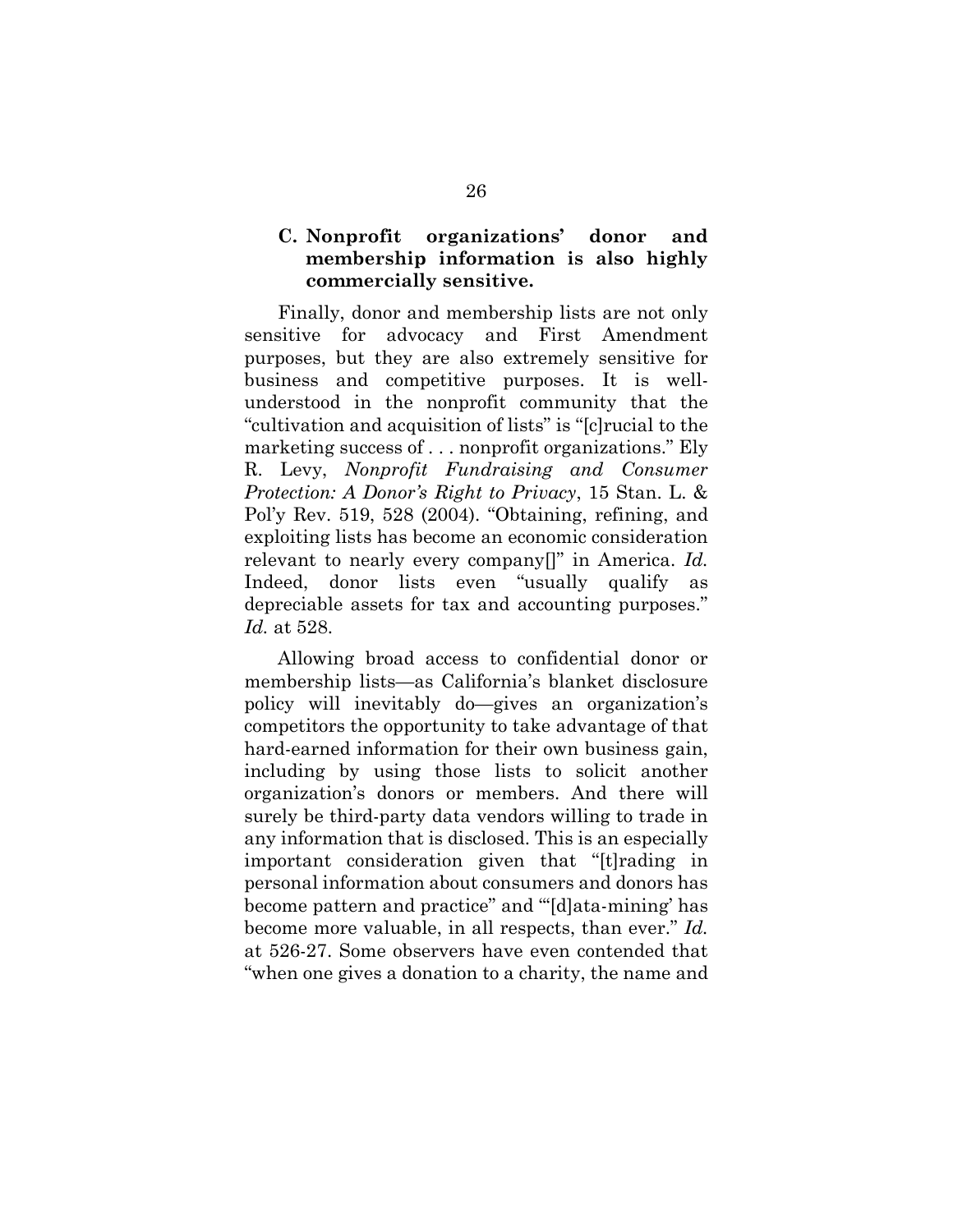personal information that comes with the donation is more valuable than the donation itself." *Id.* at 530.

Like countless other nonprofit groups, *amici*  invest significant time and resources in building goodwill among their members and donors and ensuring that those stakeholders remain committed to each organization's mission. In addition to burdens on speech and association protected by the First Amendment, allowing the Ninth Circuit's decision to stand would also diminish the value of nonprofit organizations' hard-earned base of donors and members. The commercial and economic implications of the decision below are as profound as the consequences for speech and expression, and all relevant considerations point in the same direction: California's policy and the Ninth Circuit's decision are untenable.